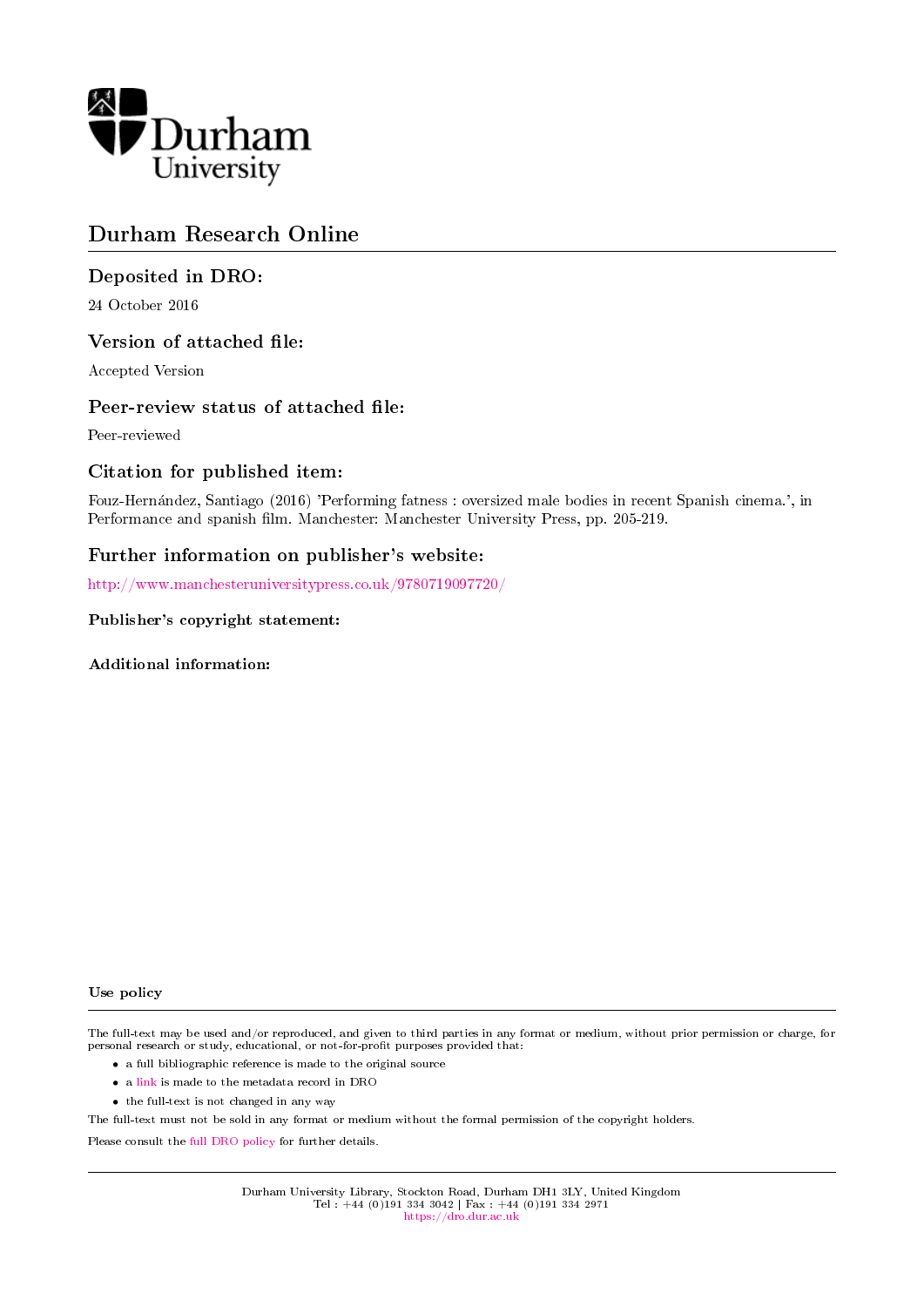#### **Performing Fatness: Oversized Male Bodies in Recent Spanish Cinema**

Santiago Fouz-Hernández, Durham University

Every actor undergoes a certain degree of physical transformation in preparation for a role. This could be as simple as changing hairstyle or as drastic as completely altering body shape. Regardless of the complexity of the makeover, this very physical aspect of characterisation is undoubtedly a major part of any performance. Major body transformations are often highlighted in the advertising campaigns of some films as a means to attract audiences. In biopics, for example, the process might have resulted in an actor achieving a remarkable resemblance to the real-life character s/he is impersonating – the classic example is Robert De Niro, who gained around 30 kilos to portray the older version of boxer Jake LaMotta in Scorsese's *Raging Bull* (1980). In an action movie, in an epic or a superhero film, physical changes usually involve packing up a lot of muscle bulk in a short period of time, such as Chris Hemsworth's recent transformation for his role in for *Thor* (Kenneth Branagh, 2011). Some roles require actors to lose a lot of weight, for instance, Christian Bale for *The Machinist*  (Brad Anderson, 2004). There are also shortcuts – Eddie Murphy wore a fat suit for *The Nutty Professor* (Tom Shadyac, 1996) and its sequel (Peter Segal, 2000). The field of Fat Studies has gained critical momentum in recent years, and its impact on Film Studies is becoming increasingly evident. Yet, fat bodies are rarely discussed in the context of masculinities and Men's Studies. In *Fat Boys*, a pioneering booklength study on representations of fat men in art, literature and popular culture Sander L. Gilman offers some answers as to why that may be. The title of his introduction, 'Fat is a Men's Issue' (2004: 1-35), is an explicit response to Orbach's muchcritiqued argument in *Fat is a Feminist Issue* (first published in 1978).<sup>1</sup> He argues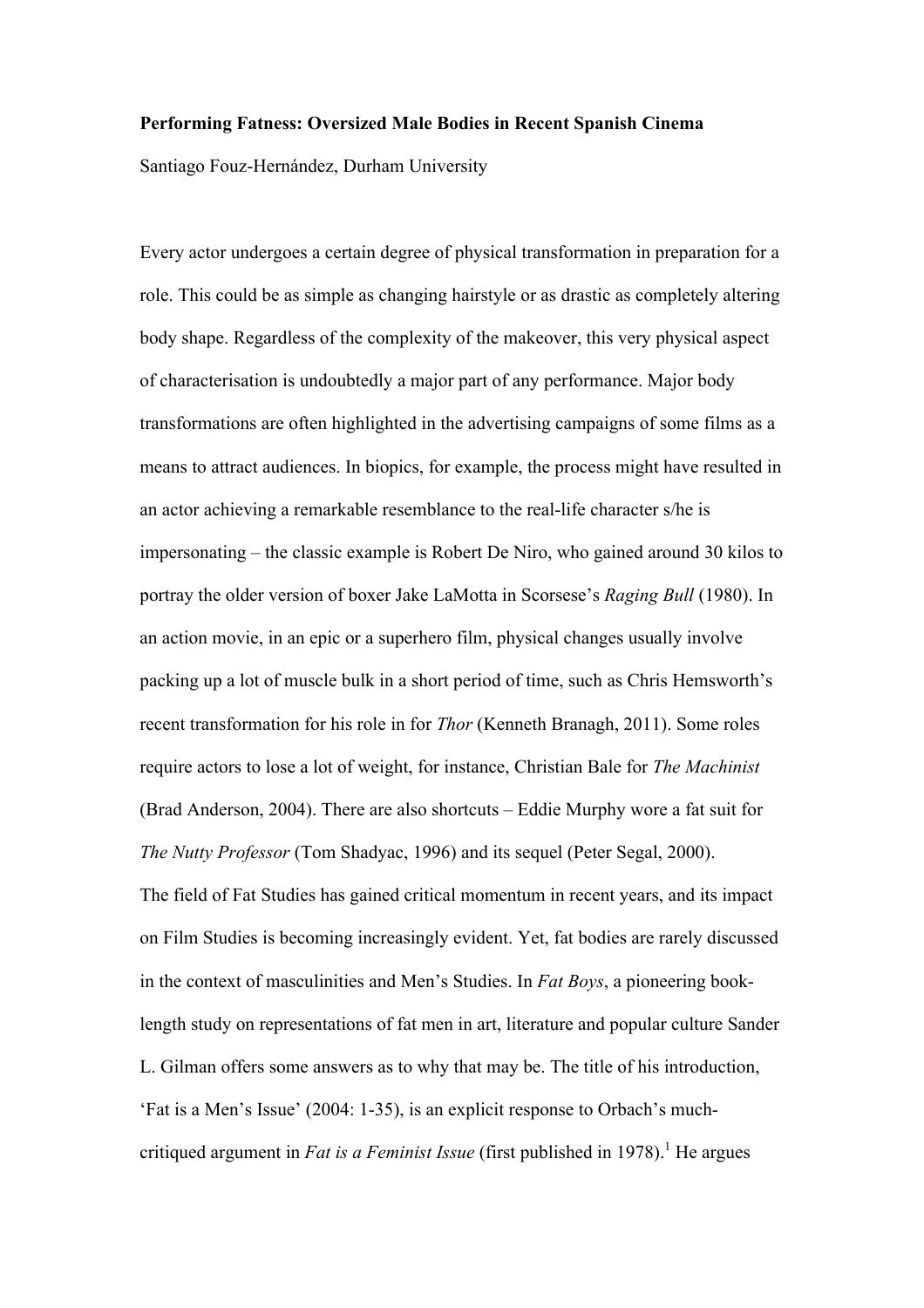both that the cultural association of women and fat ignores the history of fat men in ancient Greece, nineteenth-century medical discourses and Western literary history. His examples demonstrate a persistent association of male obesity with failed masculinity, deviance and disability.<sup>2</sup>

There is now a well-established body of scholarship that reads actors' physiques as a tool to interpret and analyse films. Some recent studies discuss fat masculinities in cinema, but most of these have focused on well-known Hollywood actors, genres or Hollywood cinema more generally.<sup>3</sup> In *Transgressive Bodies*, Niall Richardson examines the representation of fatness in recent mainstream film and popular culture. His findings imply that contemporary representations of fatness follow the pattern described by Gilman: 'the suggestion of fat has always been that the character is lazy, undisciplined' (2010: 96). In his study of fat masculinities in film noir, Christopher Forth agrees that 'fat has been gendered as "feminine" in the Western cultural imagination' and argues that in film noir fat manhood is generally associated with 'looseness, immorality, weakness and cowardice', and thus a threat to patriarchy (2013: 389). In the context of Spanish cinema, Pavlović's ground-breaking *Despotic Bodies and Transgressive Bodies* (2002) lucidly explores the connections between national identity and visual depictions of the body during Franco's dictatorship and the transition. My own work with Martínez-Expósito (2007) investigates the prominence of male bodies and male nudity in Spanish films of the democratic period. In both cases, fat male bodies are discussed, but not in much detail. This chapter aims to provide a better understanding both of fat masculinities and how fatness might affect an actor's performance, in the context of contemporary Spanish cinema. I will start by exploring two stars whose performances of fat masculinities has fundamentally different meanings (Santiago Segura as Torrente for the famous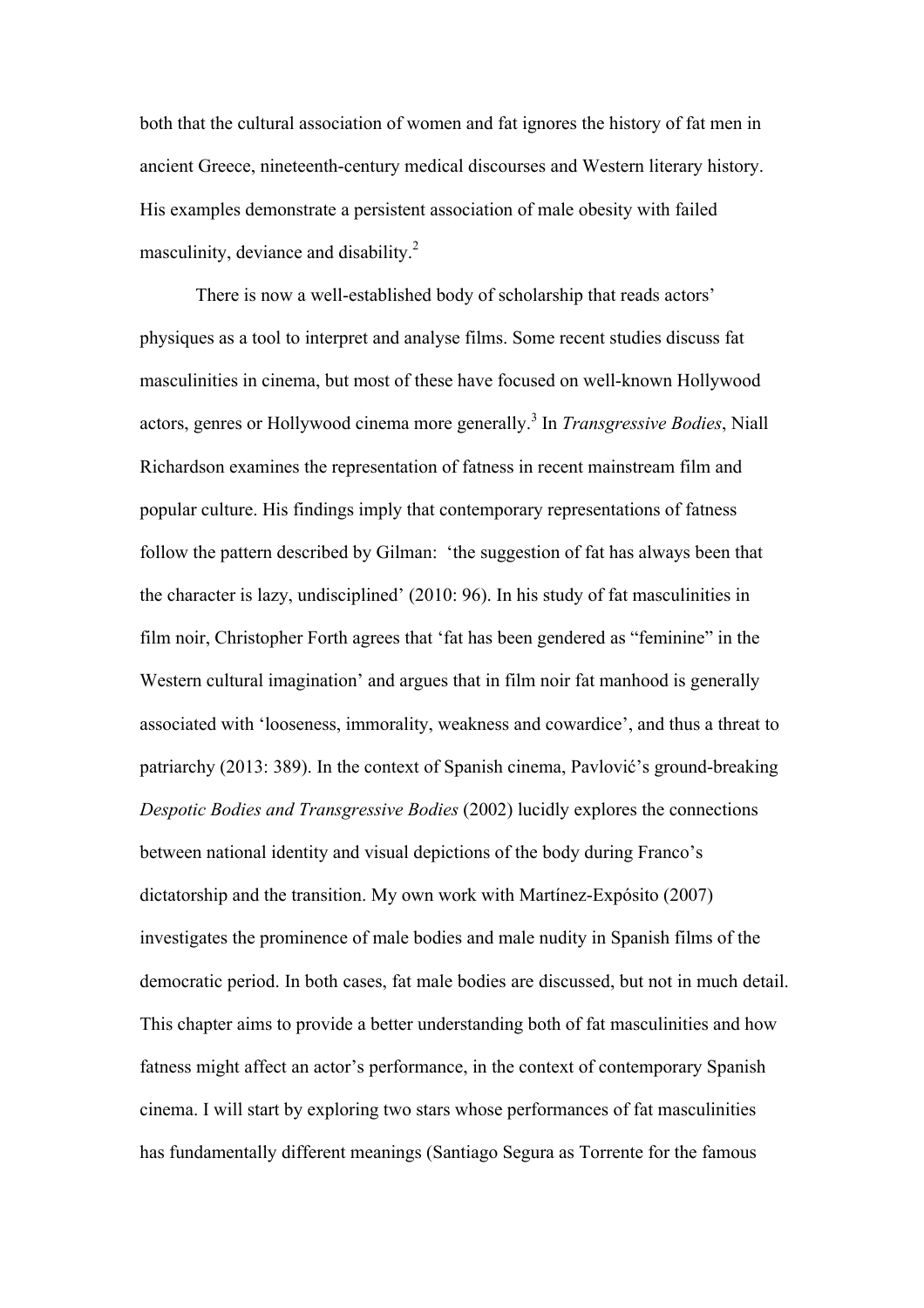saga, and Javier Bardem as Santa in León de Aranoa's *Los lunes al sol/Mondays in the Sun* (2002)), to then focus on *Gordos/Fat People* (Daniel Sánchez Arévalo, 2009), a film that confronts the issue of fatness directly and that usefully complements the other two cases.

#### **Santiago Segura and the** *Torrente* **saga**

The highly profitable *Torrente* saga (with 5 instalments so far – 1998, 2001, 2005, 2011, 2014) seems the ideal starting point for a discussion of fatness as performance in contemporary Spanish cinema. Santiago Segura, the saga's director and protagonist became famous for putting on inordinate amounts of weight for the role (an average of 30 kilos in the first four films – see Belategui (2012)). A crucial aspect of the discussion here is the very public spectacle that Segura makes of his physical transformations for the role, including, in 2005, a regular weigh-in on national television in the run-up to the release of *Torrente 2* (see Fouz-Hernández and Martínez-Expósito 2007: 30). The *Torrente* films are among the clearest illustrations of what could be regarded as the 'performance' of fatness in Spanish cinema. Since the leading actor is also the director of the films, as well as the main orchestrator of the whole phenomenon – which sustains his production company 'Amiguetes Entertainment' – he has control over the character's performance on and off-screen (as amply demonstrated by Triana-Toribio (2004)). Although part of the appeal of the saga relies on relatively high-profile cameo roles by famous Spanish (and some international) celebrities, actors and television personalities, this is mostly a one-man show. The importance of fatness as an essential part of Torrente's persona is evident in the film, but Segura's constant promotion of this particular aspect of his performance as Torrente underscores its significance. In his numerous public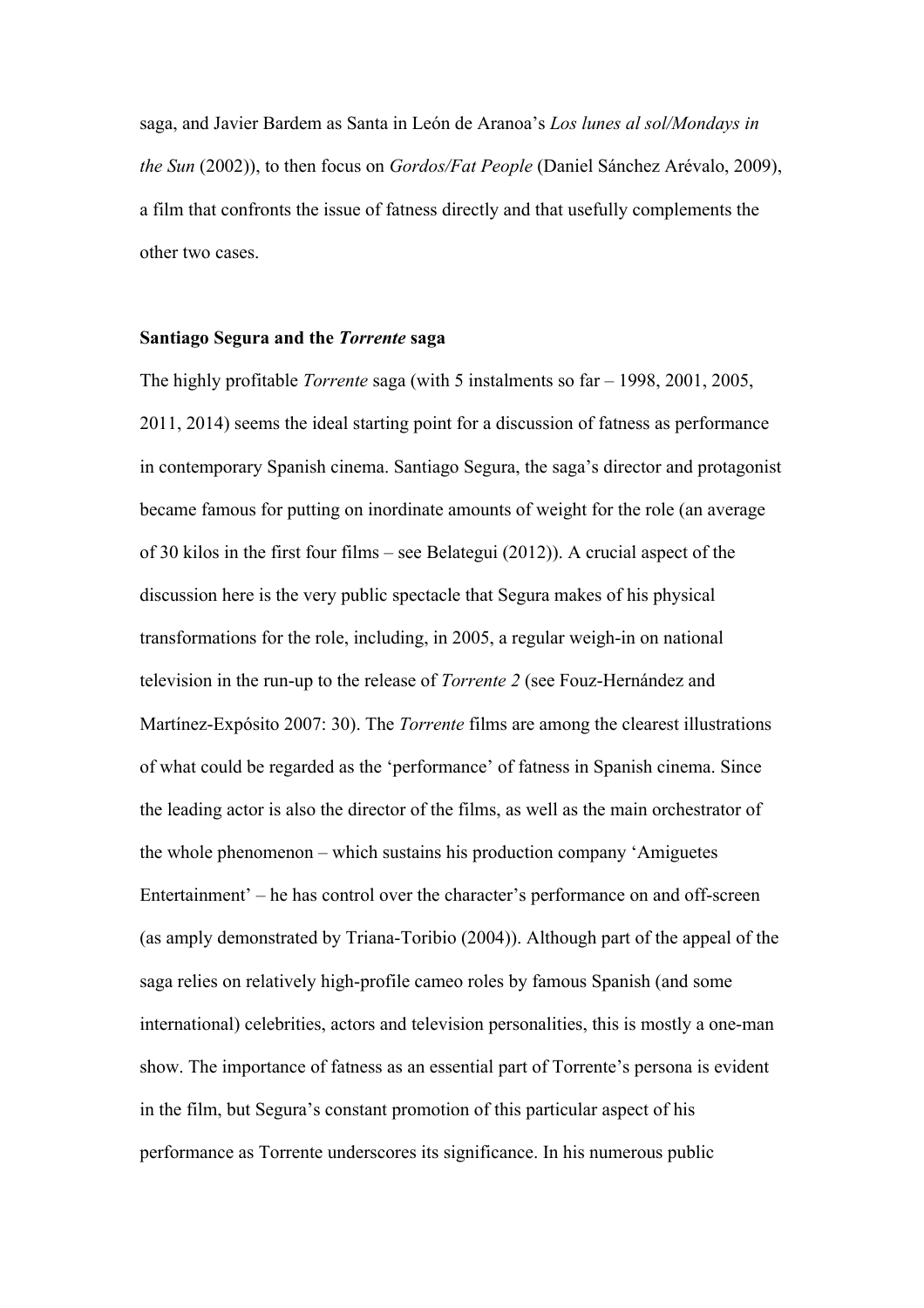appearances, he makes it very clear that becoming fat is an essential part of his preparation for the role, of the character's identity, and, ultimately, of the films' refusal of dominant discourses of beauty. Performing fatness, in the case of *Torrente*, is as much a performance of abjection as it is a refusal to conform to what the films present as imposed and foreign models of physical and behavioural normalcy.

Torrente is an overweight middle-aged former policeman who, having been expelled from the police force, decides to continue working by himself, imposing his own, bigoted and out-dated, vision of Spanish society on those around him, also taking on some very ambitious missions along the way. These missions are usually related to a controversial and embarrassing aspect of Spain's current affairs, such as the sovereignty of Gibraltar or, most recently, the failed Eurovegas project (for *Torrente 5*). The crucial importance of Torrente's obesity is perhaps best illustrated by the amount of press coverage generated when rumours of a 'slimmer' version of the infamous detective for the fifth instalment of the saga started to circulate at preproduction stage (see, for example, *Cinemanía* 2013). In interviews at that time, Segura claimed that, fifteen years since the start of the first film in the saga, his older self could not put up with the health consequences that come with this process. The reason he gave was that, while he really wanted Torrente the character to be an obese 'excessive' man, he, the actor, could not cope with that (Belategui 2012). The prospect of a slim Torrente was ultimately too unbearable: appropriate for the start of the film when Torrente has just completed a prison sentence, but unthinkable for the character. During the promotional campaign of *Torrente 5,* Segura argued that he felt so sorry for the character when he saw early footage of the film, that he had to put on weight again (González-Alegre 2014). The actor and the character gradually gained 17 kilos in three months of filming, further blurring the distinction between the two.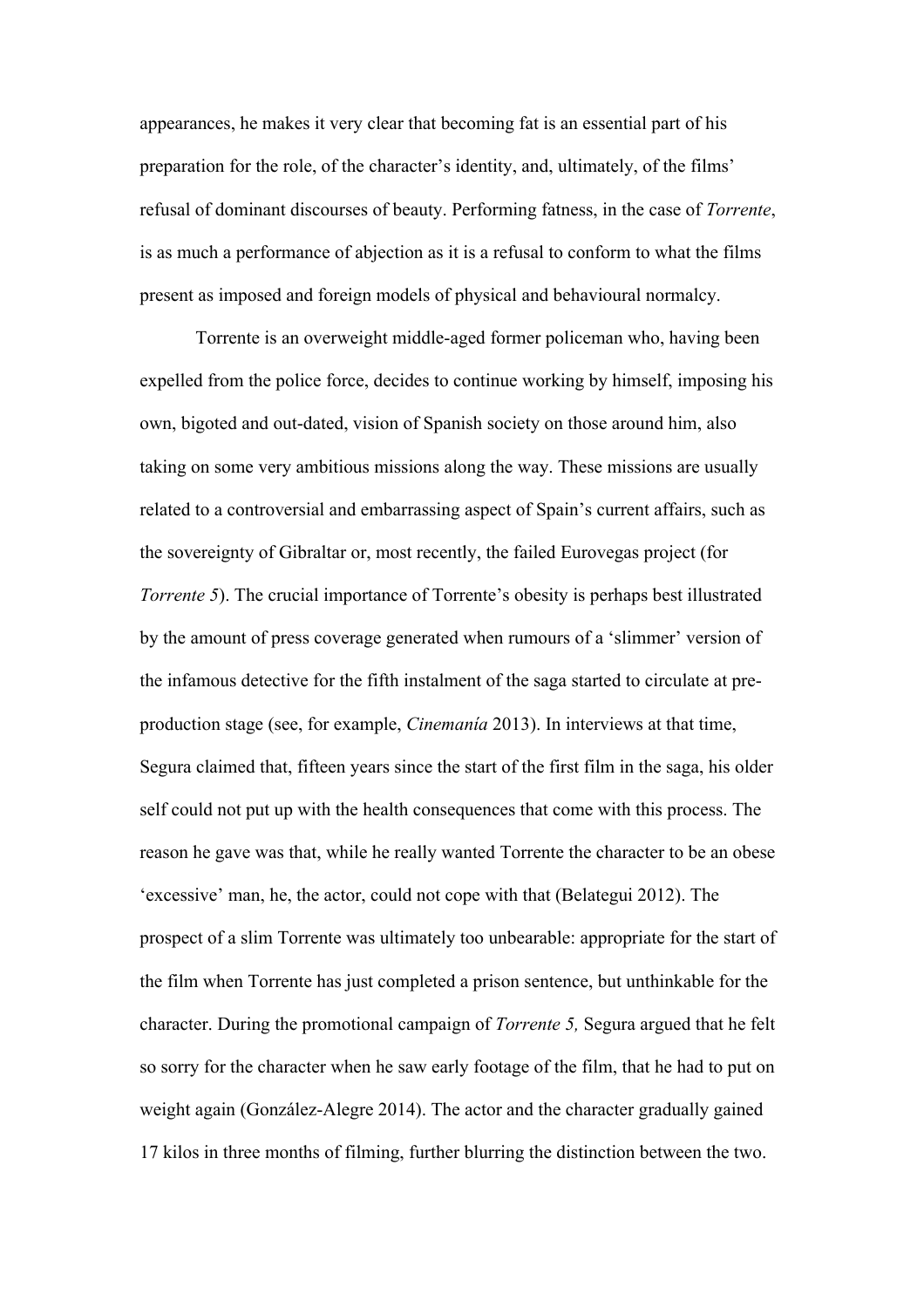In her recent study of Phillip Seymour-Hoffman, Benson-Allot argues that fat actors have been typecast as 'overgrown children', 'fools', 'grotesques', 'corporeally intuitive detectives', 'appetitive villains' and 'effeminate failures' (2013: 203). Most of these adjectives have indeed been used by reviewers and academics in their analyses of the Torrente character (see, for example, Esquirol and Fecé 2001). Torrente's awkward body language, his often-infantile facial expressions, and a limited range of comical one-liners also point in that direction. Benson-Allot's words, however, refer to actors that are fat, not those who, like Segura, become fat for a role. Performing Torrente is, at least in part, performing fatness. A key aspect of the preparation for the role is to put on the weight, making a big spectacle out of it in order to build expectation for the release.

A considerable part of Torrente's comic value resides in the fact that he behaves like an action hero and seems blissfully unaware of his physical limitations. In his frequent erotic dreams, he is a *macho ibérico* (Iberian male) whom no young attractive woman of any nationality can resist. In reality, however, he seems more interested in masturbating in his car with his much younger and intellectually challenged male assistants. The visual absence of the protagonist's penis in the frustrated masturbation scenes and erotic dreams contrasts with his frequent phallic jokes and the inescapable phallic imagery that often surrounds him, thus drawing more attention to Torrente's sexual complexes. In his erotic dreams, his large stomach (often exaggerated through low camera angles and profile shots) overshadows the rest of his body, especially his genitals. Thus, fatness is visually associated with his sexual frustration, not only because the fat body makes the penis shrivel in comparison, but because it also creates an uncomfortably obvious physical contrast between Torrente and the sultry women who surround him in his dreams. This is also clear in the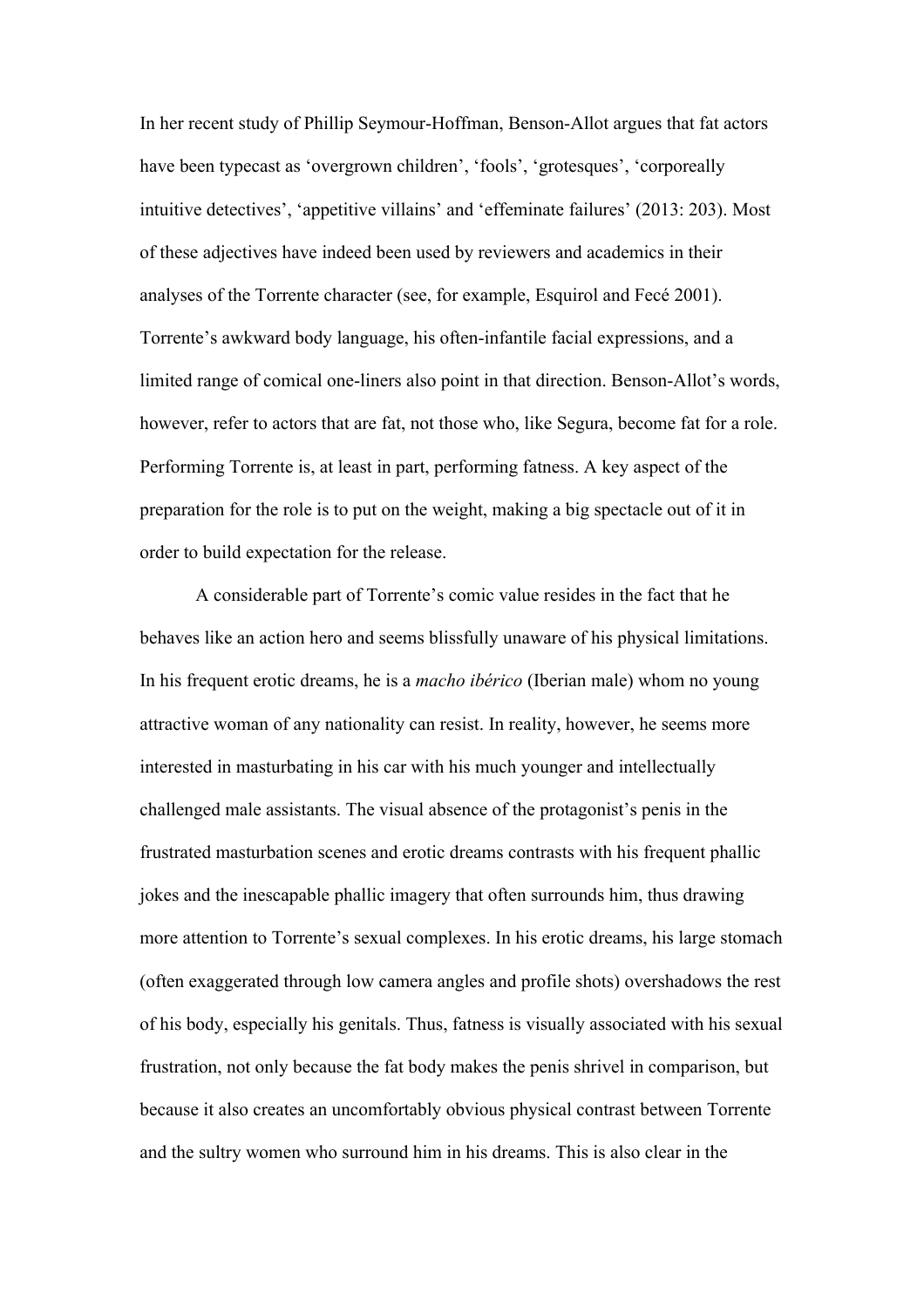famous opening credits segments. The credits are elaborate parodies of Hollywood sagas led by global icons of masculinity, such as James Bond, Bruce Lee, Rambo or the *Lethal Weapon* and *Mission Impossible* films.<sup>4</sup> In those sequences, as well as in the absurd narratives and impossible scenarios elsewhere in the films, Torrente's farcical and excessive performance also questions imposed models of masculinity that are often uncritically accepted by film audiences around the world. Those models are usually excessive and very problematic in themselves (as argued by Susan Jeffords (1994)), and yet somewhat credible for some mainstream audiences. Despite an implicit refusal of those foreign models of hegemonic masculinities, the carnivalesque atmosphere that characterises the *Torrente* films also contributes to perpetuate the Hollywood standard as the norm and Torrente's politically incorrect worldview as cathartic, but ultimately undesirable. Torrente's obese body is *itself* the cause of laughter, the butt of the joke, and intrinsically associated to his out-dated and despicably prejudiced attitude.

The vision of an overweight, unkempt middle-aged Spaniard seems doomed to failure in contexts and settings that may seem suited only for Hollywood supermen. In the *Torrente* saga those (usually foreign) muscular men always play the role of villains. The Spaniard, of course, has the last laugh, as, against all odds, he often succeeds in his action-packed missions and defeats those intimidating opponents. Yet the triumph always comes as a result of coincidences and good luck, and not due to the former detective's competence or skills. On the contrary, his fatness is rendered the cause of all trouble. In *Torrente 4*, for example, he frustrates a plan to escape prison because the access to the undercover tunnel that had been built by other inmates was not big enough for him. The image of Torrente's behind - in close up and at one point occupying most of the frame, as it gets stuck on the entrance hole - is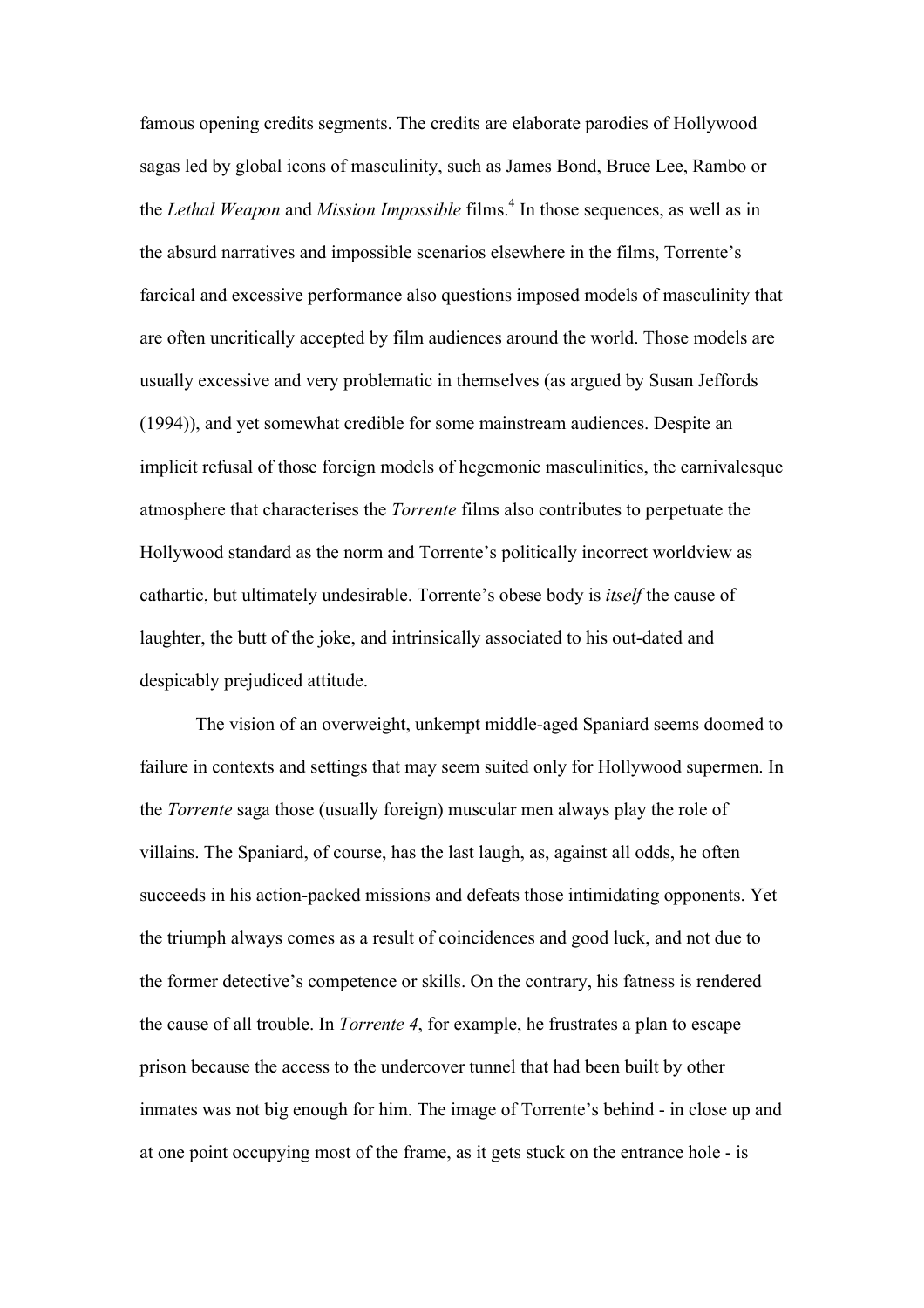meant to be one of the most hilarious moments of the film, especially since *Torrente 4* was also released in 3D, adding to the effect. In a scene which could be read as yet another metaphor for his sexual frustration and his obsession with penetrative sex, the whole tunnel collapses when he tries to release his body from the hole, thus frustrating the whole plan and accidentally killing his mates, who were already inside the tunnel.

As funny as this character might seem to be, then, and as much as we may interpret his racist and sexist behaviour as part of the joke (cancelled out by their very excessiveness), there is a sombre aspect to the way in which Segura's performance draws attention to Torrente's obesity. Fatness is used for laughs, but here it is also connected to a much more sinister side of Torrente's character. He is in the habit of stealing food from restaurant tables or bins, often tricking vulnerable people in order to achieve his goals. He seems to have little regard for anyone other than himself and shows no remorse or compassion of any kind. His insatiable appetite might be the cause of his obesity, but, as Forth has found in the context of film noir criminals (2013: 391), fatness can also signify the excessiveness and lack of control that define other areas of the character's life, including, in the case of Torrente, his troubled sexuality and his bigoted worldview. Benson-Allot found a similar pattern in some of the roles played by Seymour-Hoffman: 'the cultural invisibility already associated with overweight bodies', she argues, can be used as a cover (2013: 205). In all its excessiveness, Torrente's abject and uncontrollable body creates the necessary distance to overlook the real ugliness that his character hides behind layers of fat and the laughter provoked by the endless absurdity it is meant to provoke.

### **Javier Bardem in** *Los lunes al sol*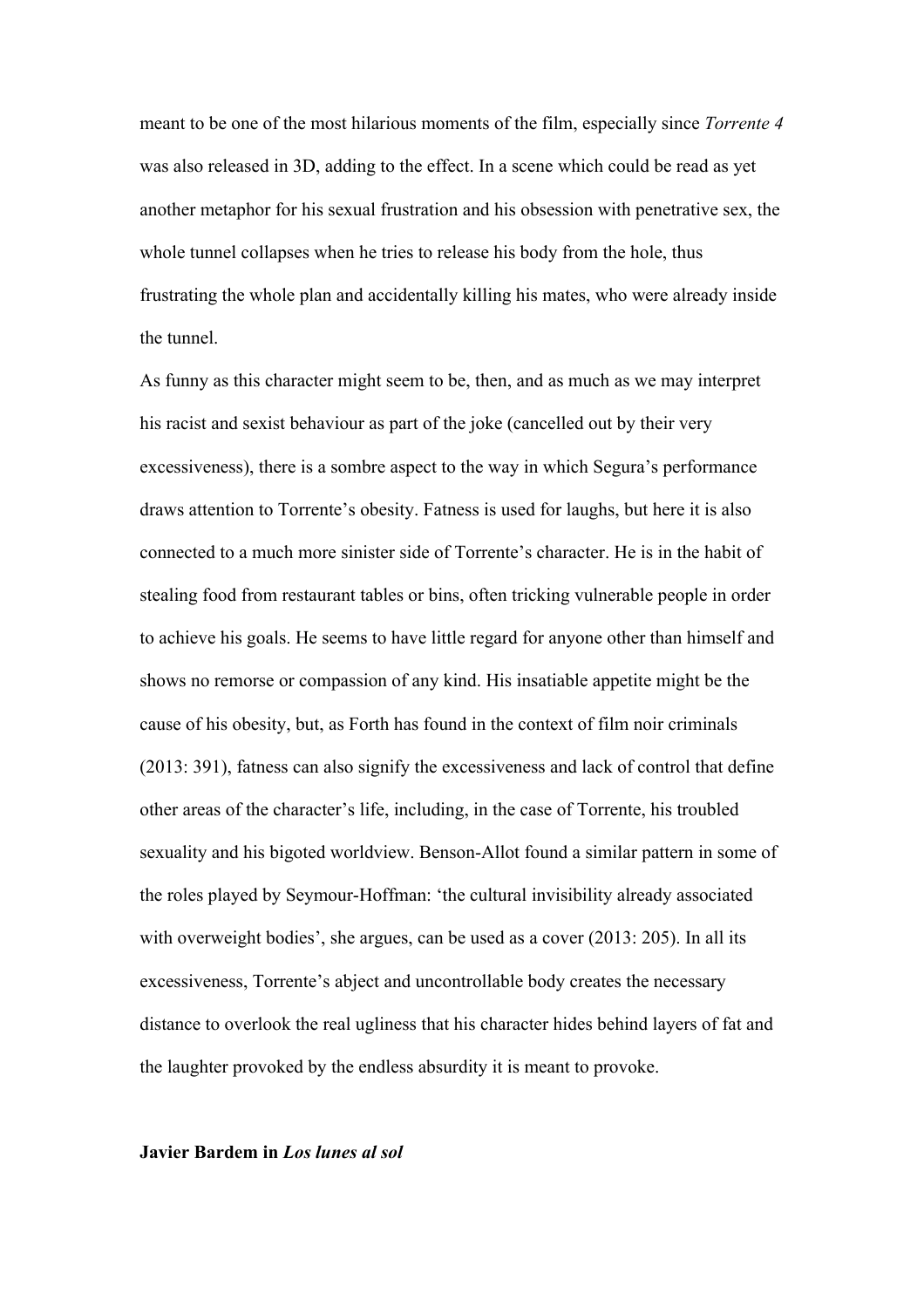Together with Segura (and, more recently, Antonio de la Torre, as we will see later), Javier Bardem is perhaps *the* Spanish actor best known for his physical malleability. Achieving notoriety early on in his career for the '*macho ibérico*' roles in the 'Iberian Portraits' trilogy directed by José Juan Bigas Luna in the 1990s, he has since made an internationally successful career out of roles that have actively resisted that initial typecasting.

The first Spanish reviews of *Los lunes al sol* (Fernando León de Aranoa, 2002) referred to Bardem's expanding waistline and receding hairline as somewhat incompatible with the actor's reputation as a sex-symbol: 'Da la impresión de que Javier Bardem ha desaparecido en la película y que otro, más gordo, calvo, más afeado, es decir, su personaje, se ha apropiado de él' [It would appear that Javier Bardem has disappeared in this film and that someone else, fatter, bald, less attractive; in other words, his character, has taken over] (EFE 2002). The rather simplistic contrast established in this review between Bardem, the actor (usually in very good shape and perceived as attractive) and Santa, his character in *Los lunes al sol* (fat, bald and perceived by this journalist as unattractive) is revealing. The statement shows how actor/real person and fictional character are mixed up in ways that highlight the value of Bardem's very physical performance in this role. It also illustrates the long-term impact that other iconic performances (in this case the by then ten-year-old roles in the Bigas Luna trilogy) might have in an actor's career. This is a distinction usefully explained by Barry King, who differentiated between 'impersonation' (the actor's ability to transform his body and body language to take on different personas for each role), and 'personification' (the long-lasting effect of a specific performance in other roles played by the actor (King 1985: 42)). In the interview with Bardem included in the aforementioned article, the actor confessed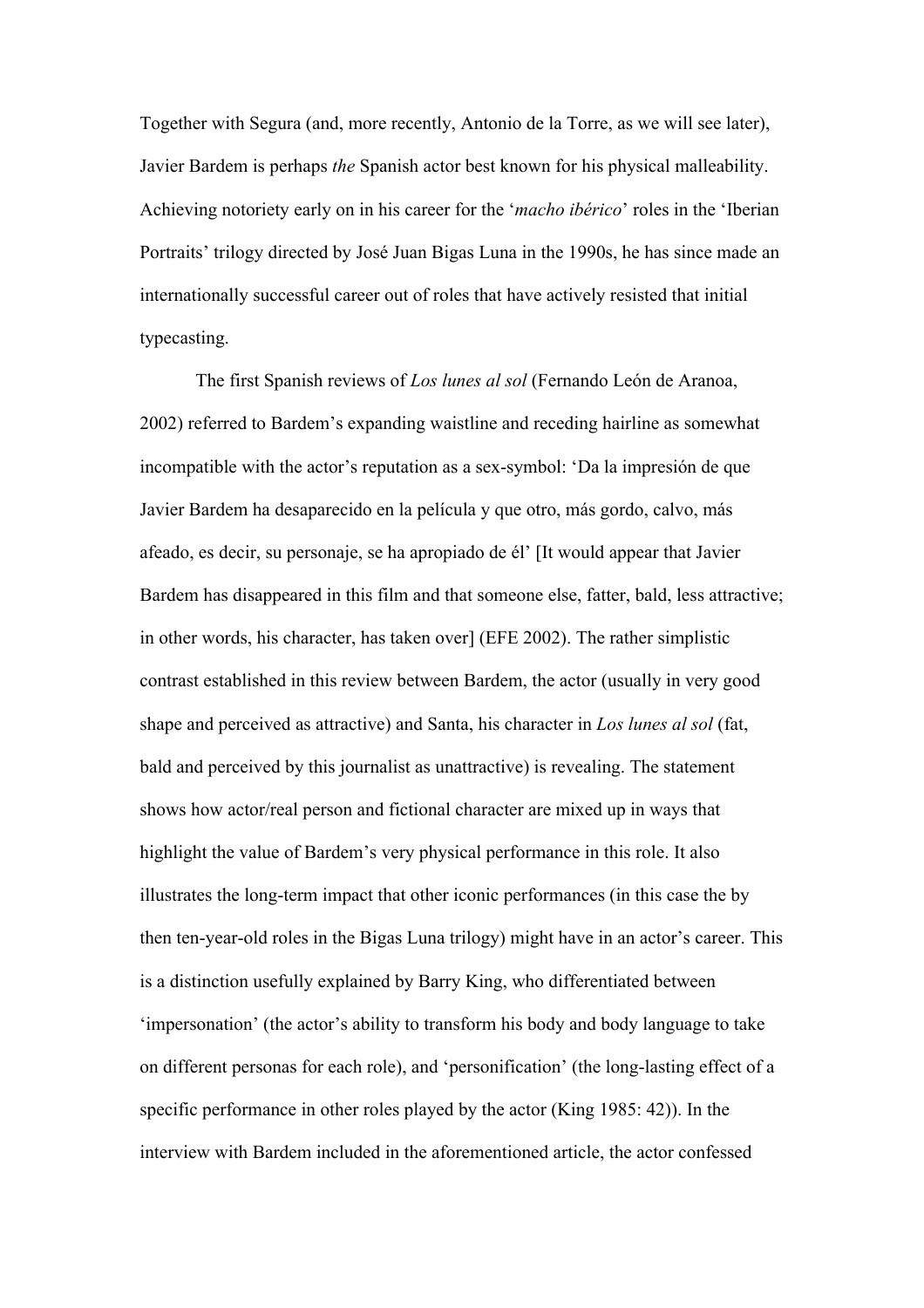that he gained weight for the role (around 10 kilos) in part coincidentally as a result of giving up smoking, but also because the role required a certain physical build of someone who is always eating and drinking.<sup>5</sup> He added:

> Si a un actor le piden que sea guapo, debe luchar con uñas y dientes por ser guapo (…) Un actor es simplemente un vehículo para contar una historia, mejor dicho, es el vehículo para contar la historia. [If an actor is asked to appear handsome, s/he should fight tooth and nail to look handsome (…) An actor is a mere vehicle to tell a story, or more exactly, he is the vehicle to tell the story] (EFE 2002).

In Bardem's case, then, 'telling the story', delivering a credible performance as a middle-aged unemployed former shipbuilder in *Los lunes al sol* would rely, to some extent at least, on his ability to make audiences forget those past performances that had built his reputation as a muscular sex symbol. As I will argue, however, it was because of Bardem's personification that Santa's fatness acquires a radically different signification in this film compared to Segura's in the *Torrente* saga.

Santa can be immediately associated with Santa Claus, not only for his name, but also for his appearance (namely, his large build and beard). Unlike in the case of Torrente, it could be argued that Santa's large build had been an asset for his former profession. Although, as Whittaker has pointed out, his body is now 'a body of consumption rather than production' (2011: 136), the narrative also suggests that Santa used and continues to use his larger size to legitimise his position as a leader: previously during the workers' revolts, and now as a sort of spokesperson for the group of former colleagues who, now mostly unemployed, meet regularly at the bar. As Bardem said in the interview with EFE (2002), his character is a *pícaro* [rascal]: constantly showing off about his travels and skills that he is supposed to have (but has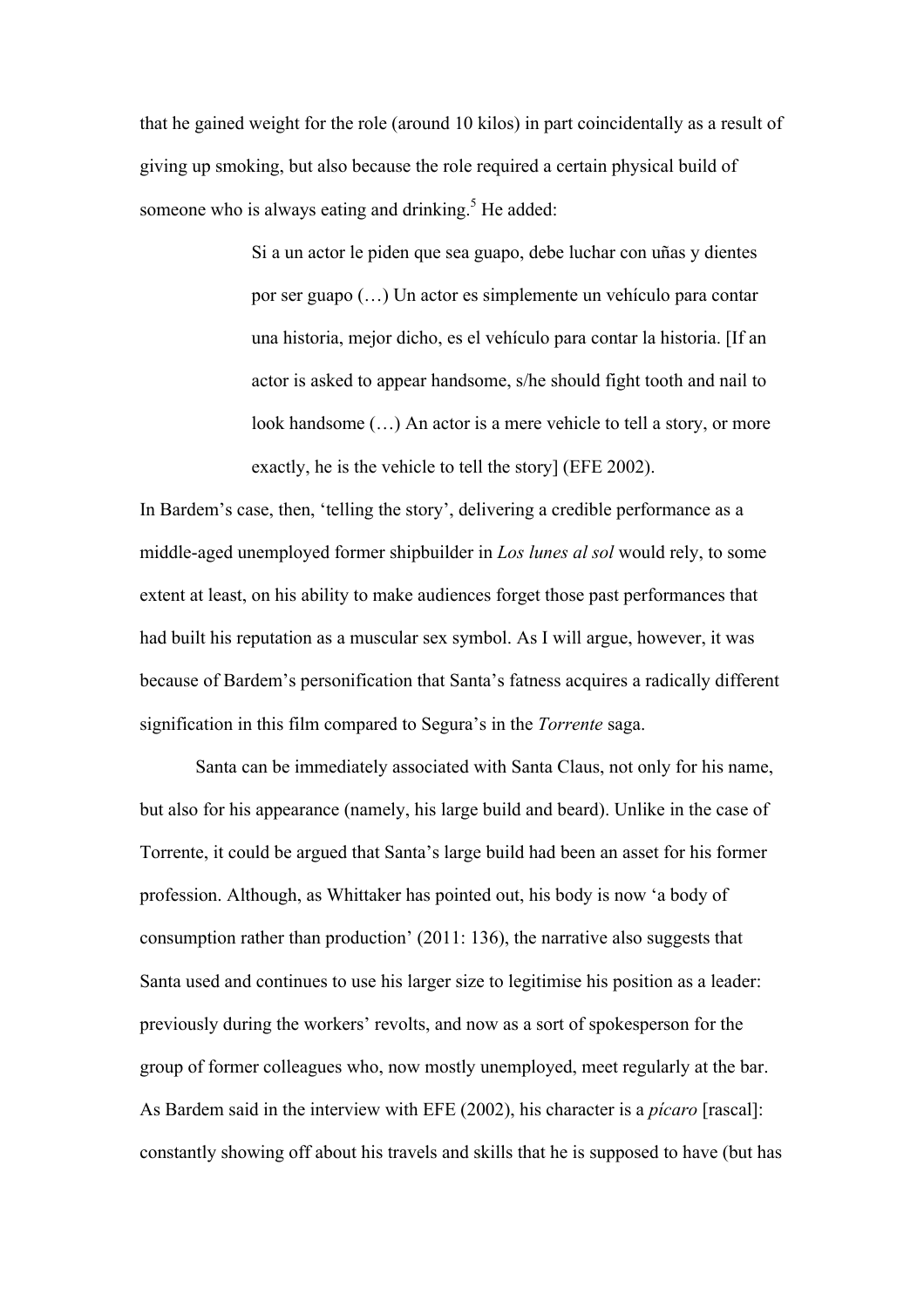not), he inhabits the space around him in ways that exude confidence. His use of space mirrors the kind of territorialism displayed by Raúl, Bardem's character in Jamón, jamón/Ham, Ham (Bigas Luna, 1992)<sup>6</sup>, in sharp contrast with Torrente's farcical awkwardness and recklessness. Far from being a clownish figure or the object of laughter, Santa is the one in charge of the jokes. He is also highly respected by his former colleagues, who seem to accept his role as leader and even protector of the group unquestionably. This is visually emphasised in frequent medium shots where his profile occupies most of the frame. He often proudly directs attention to his paunch by resting his hands on top of it.

As mentioned earlier, profile shots of overweight characters can be used for comic effect, to highlight the protruding belly (as in the opening credits of *Torrente 2: Misión en Marbella*). (FIGURE 13) In Santa's case, however, the profile shot is used in climatic moments, such as when he is delivering one of his monologues about the shipyard and what he and his former workmates should do about their futures. The visual emphasis on his large body during these scenes highlights the fact that he carries the 'moral weight' of the story on his shoulders. In a panel discussion on Spanish television following the screening of *Los lunes al sol*, Bardem and León de Aranoa explained that Santa was meant to be centre of gravity, the character who is more grounded and who helps build a strong group mentality among his former coworkers (RTVE 2010). This aspect of the character relies very much on his size, his weight, but also on the way in which Bardem's performance qualifies his fatness as a tool to define his masculine identity.

**Figure 1. Santiago Segura in the title credits of** *Torrente 2: Misión en Marbella* **(Santiago Segura, 2001). Amiguetes Entertainment and Lola Films.**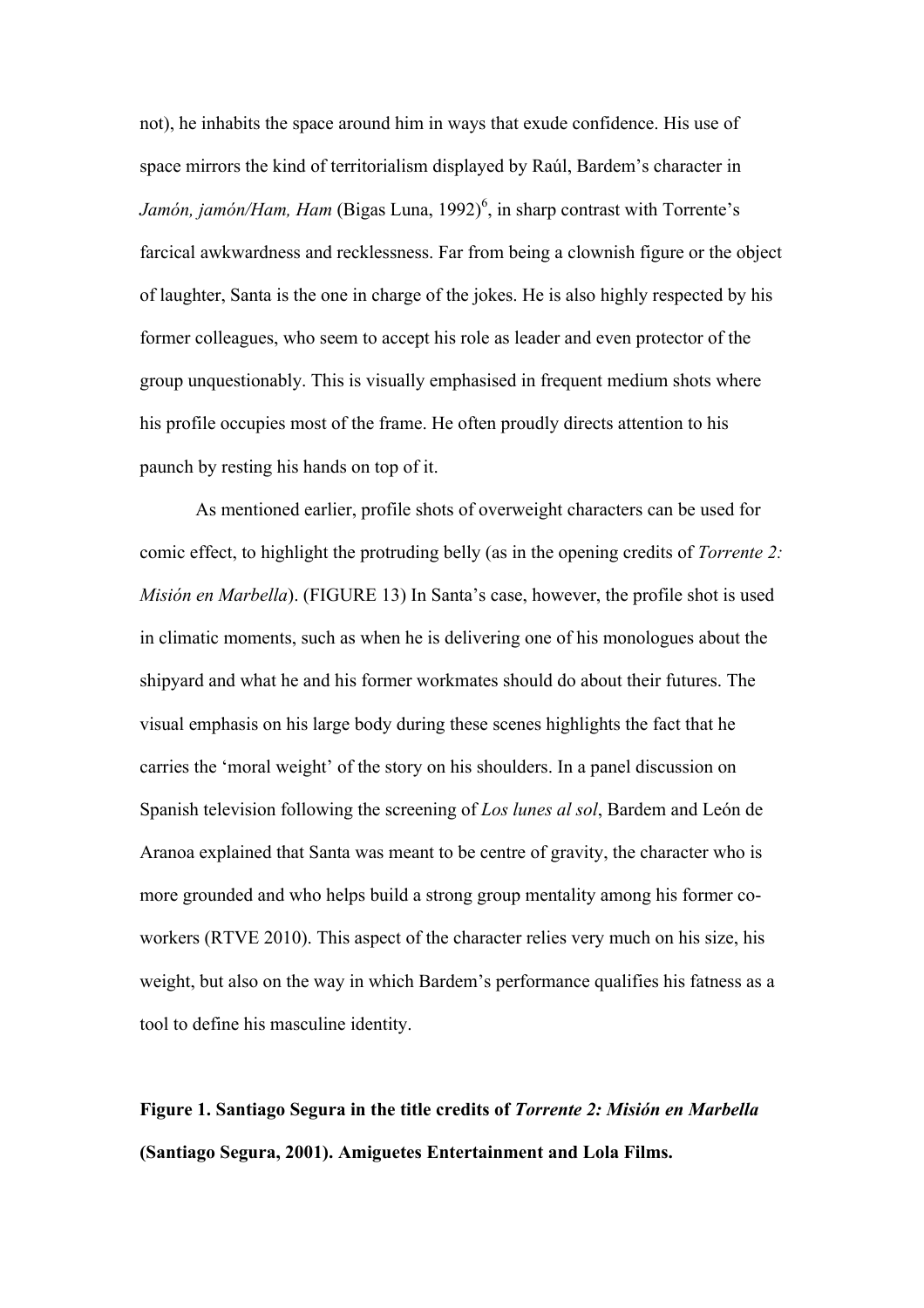Although Santa provides some comic relief in the midst of the tragic reality that surrounds him, his sizeable body and his swagger come across, not as laughable or pathetic (as they did with Torrente), but as commanding and even threatening.<sup>7</sup> In one scene he visits the old offices of the shipyard and challenges the only (male) administrator left in charge of the closing-down operation. Helping himself to an old welding mask that lay abandoned, he wears it and moves around defiantly, as if marking and reclaiming his former territory, occupying space in ways meant to intimidate the initially self-assured clerk, who grows increasingly defensive, slouching over his desk. The welding mask gives Santa the appearance of a frightening, cartoonish villain, reaffirming his power and giving credibility of his threat that 'como vaya a la central, salimos todos en los periódicos' [if I go to the headquarters we will be in the papers], his way of saying that there will be blood. In other words, the mask perfectly complements Santa's fatness as part of his performance of defiant masculinity.

His resourcefulness and his sense of entitlement are played out elsewhere in the film. He helps himself to items in the supermarket that he does not pay for, he openly refuses to pay for his ferry ticket to cross the Ría de Vigo. He repeatedly disobeys a court order to pay the council for a lamppost he broke during a demonstration. Eventually, persuaded by his solicitor, he agrees to pay, only to break it again immediately after paying, right in front of his startled solicitor. His role as the leader of the pack is confirmed in the ultimate act of social defiance at the end of the film, when he takes the lead, as the group breaks into the ferry *Lady España* and sails into the Ría.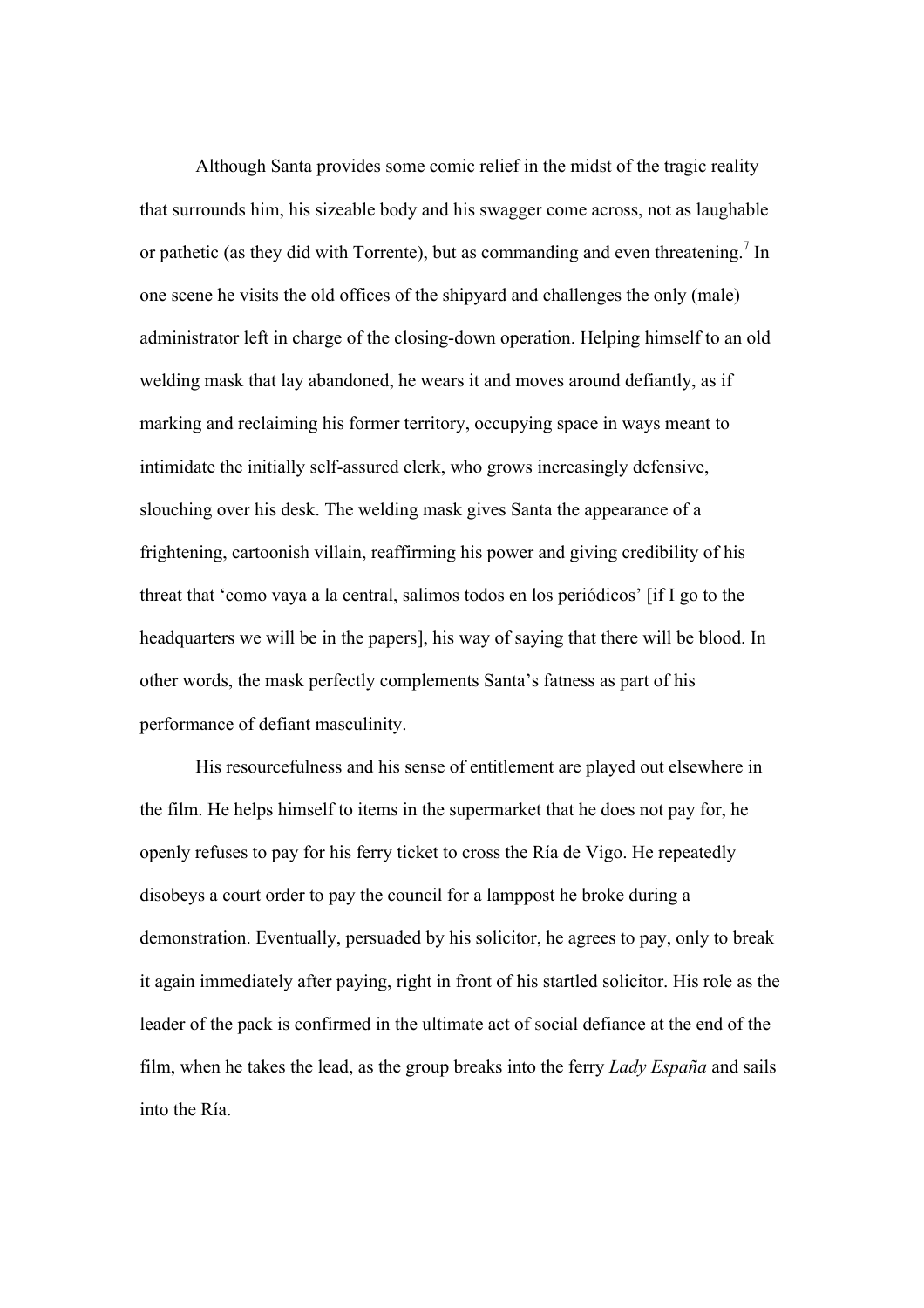When comparing Torrente and Santa, Richardson's distinction between 'bulk' and 'fat' is particularly useful. As he explains, bulk is crucial for men in some competitive sports including rugby and bodybuilding, it denotes strength and power; fat, however, 'denotes inactivity, slothfulness and the ultimate feminine trait – passivity' (Richardson 2010: 94). In the *Torrente* saga and *Los lunes al sol* there is a clearly gendered representation of fatness. Bardem's larger size for his role in *Los lunes al sol* could be read in terms of 'phallic swelling', as Hennen (2005: 35) has done in his reading of the gay 'bear' body. His size and his previous on- and offscreen history as a rugby-playing, muscular *macho add* to his performance of masculinity, which here comes across as phallic, as bulk. In contrast, Segura's selfdeprecating public persona draws more attention to Torrente's fatness as incompatible with the old-fashioned understanding of Iberian masculinity that the delusional character strives to embody. Segura and Bardem are both clear examples of how iconic performances can and do impact an actor's career, regardless of how wideranging their roles might be.

## **Antonio de la Torre in** *Gordos/Fat People*

The film *Gordos* (2009) offers a different perspective on fatness and, especially, fat masculinities. As clear from the title, Sánchez Arévalo's second feature-length film takes fatness as its main theme. The whole narrative is structured around the weightloss process of six main characters, staged in four 'acts': 'Honesty', 'Action', 'Perseverance' and 'Victory'. Although there is no space here to go into much detail for each of the main characters, it is worth pointing out that excess weight in the four women and the gay man is seen as a direct result of emotional problems: loneliness, instability, sexual dissatisfaction, low self-esteem and so on. Excess weight as a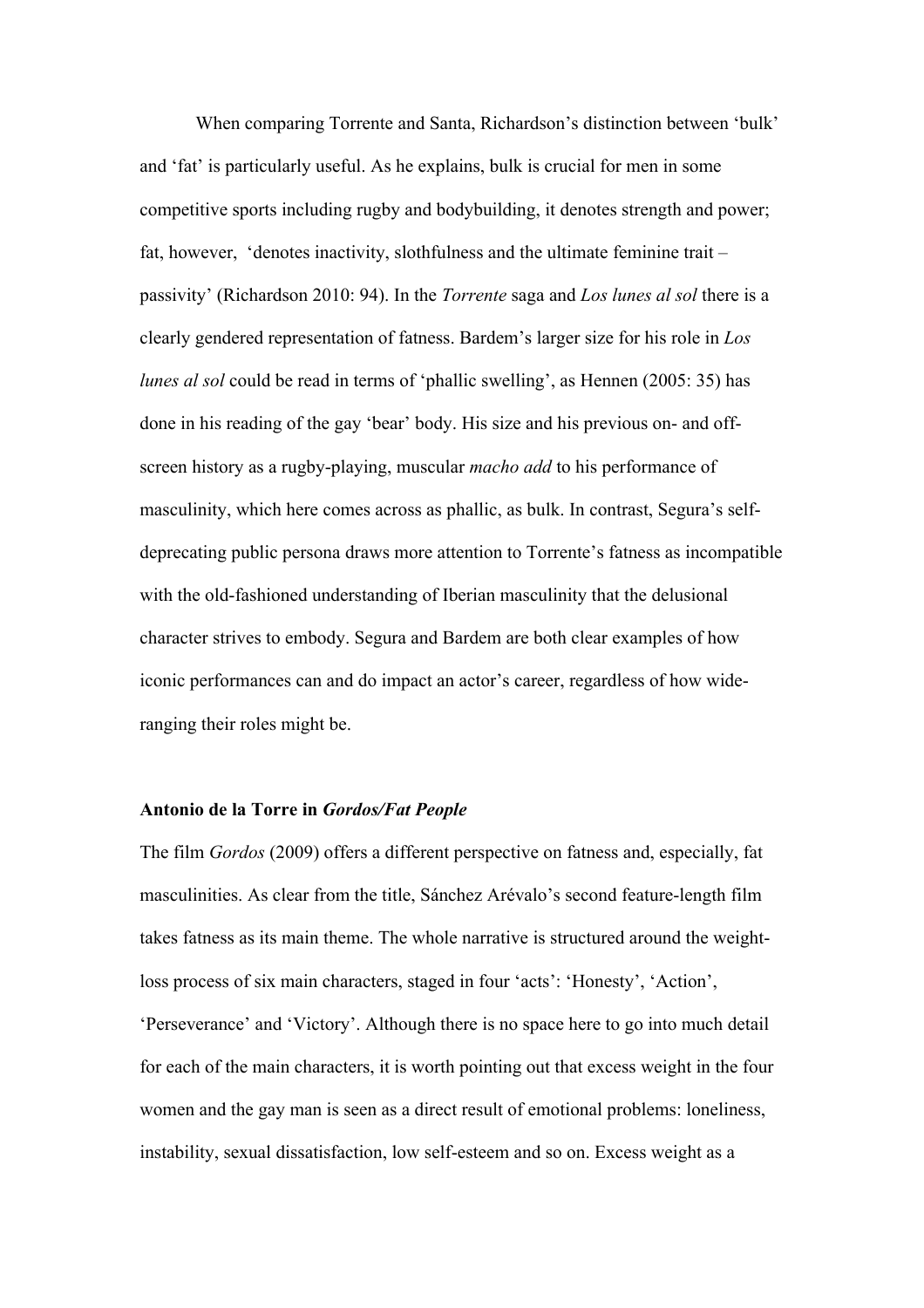problem is gendered to the extent that it is even discussed in relation to pregnancy in two cases.

As was the case with *Torrente* and *Los lunes al sol*, press coverage at the time of the release of *Gordos* focused on the actors' physical transformation. This process was particularly important in this film, as actor Antonio de la Torre had to gain 33 kilos and then lose them all over again *during* production, in a space of 8 months: it took him half of that time to put the weight on and the same again to lose it. The publicity campaign for *Gordos* is a good example of how physical transformations add value to the performance and are often used to sell the film. In this case, the emphasis on the physical transformation of the actors was amply discussed in interviews (some of these are archived in RTVE 2013), and echoed in reviews. Writing for *El País*, Cuéllar starts his piece on *Gordos* stating: 'Adelgazar más de 33 kilos en cuatro meses es posible' [It is possible to lose 33 kilos in four months]. Here, reality and fiction *do* overlap, since de la Torre's weight loss was real, but the comment had nothing to do with Enrique, the character played by de la Torre, and everything to do with the actor's performative potential, 'un actor de peso' [a weighty actor], as described on the headline (Cuéllar 2009). In ways that echo the contrast established between Bardem, the 'handsome' actor, and Santa, the overweight character, the article also describes de la Torre at his usual 69 kilogrames as 'Espigado, pelo pajizo, ojos color mar, atractivo (…) con el poder mágico de encandilar' [Tall and slim, layered hair, blue eyes like the sea, attractive, with a magic ability to dazzle you].

Four months later, at 102 kilograms, the article continues, de la Torre is described as 'bruto, parecía más bajo, sus movimientos eran torpes, un tanto zafios, y su mirada ya no era la misma' [brutish, almost shorter, his body language was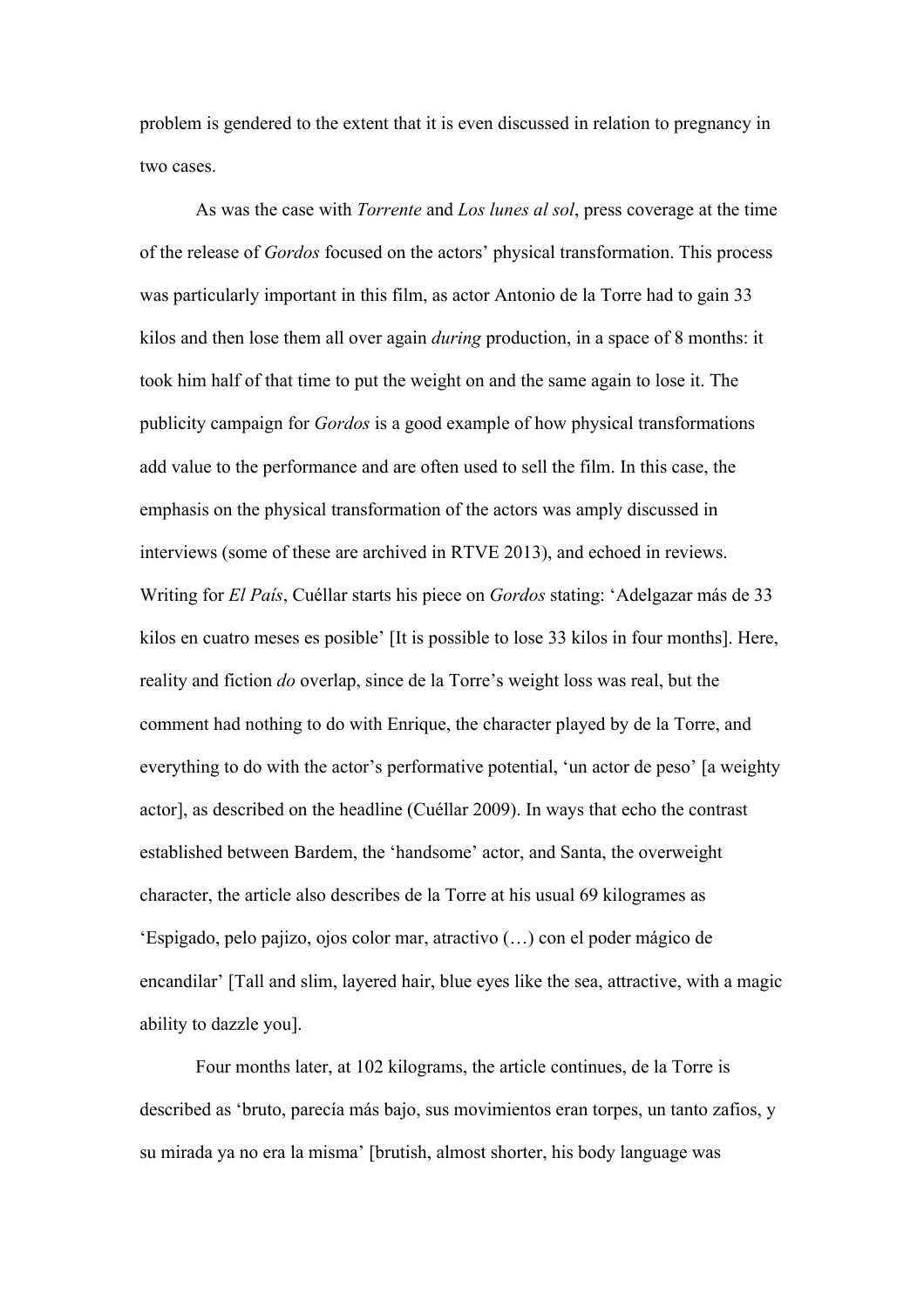awkward and coarse, and he had a very different look in his eyes]. In press interviews, director and cast emphasised the role of specialist doctors and nutrionists (their names appear in the film credits), and also the methods used to gain and lose the weight. The film starts with an extract of the American-style television show led by a very fit Enrique, where he promoted the miraculous fat-busting pills 'Kiloaway' using his own 'before and after' photographs as testimonial for the effectiveness of the product he is selling. The elaborate sets of the show are immediately juxtaposed with the bare surroundings of an after-hours bingo, where Enrique, who has now gained all the weight back, is watching what we assume is a re-run of his 'Kiloaway' show. The contrast that *El País* article established between the thin and obese versions of de la Torre, the actor, could well apply here to the visual juxtaposition established between Enrique, the dishy, smart, heroic television presenter, and Enrique, the reckless, lazy and morbidly obese casino patron who watches his previous self in that illusory mirror: the television set. (FIGURE 2) Another obese casino patron recognises Enrique from the television and takes a photograph with his smart phone as *real* proof for his wife that, as he keeps telling her, the pills are a rip-off. Cut to a Weight-Watchers style meeting, where the thin, attractive team leader Abel (Roberto Enríquez) welcomes his new group of customers as he walks around the room tilting body-size mirrors towards each one of them and asks them to get undressed. The play with mirrors continues, then, but this time the emphasis is not on visual (mis)recognition, as in the previous scene, but on exposure of the group members' true selves and the reasons that have led them to become fat, and why they may want to change their bodies.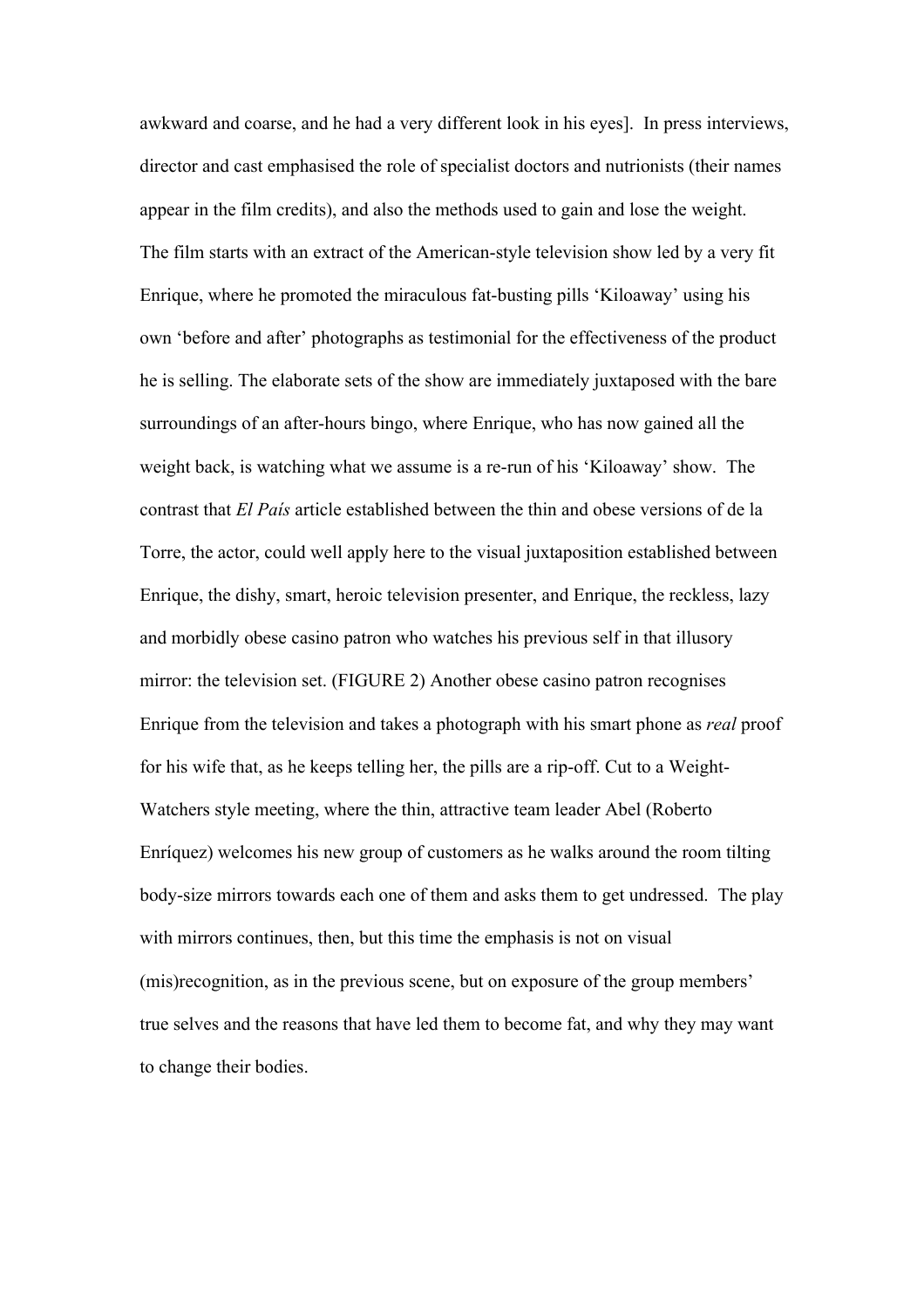**Figure 2. Antonio de la Torre in** *Gordos* **(Daniel Sánchez Arévalo, 2009). Canal + España, Filmanova, Gobierno de Cantabria, Instituto de Crédito Oficial (ICO), Instituto de la Cinematografía y de las Artes Audiovisuales (ICAA), Televisión española (TVE), Tesela Producciones Cinematográficas.**

From the outset, then, *Gordos* deals with fatness as a mask, a cloak that, only in some cases, may be hiding something, be it an unplanned pregnancy, or something more abstract: loneliness, or self-hatred. As in the previous case studies, fat is visually emphasised with profile shots and low angles that highlight the characters' shape. Sometimes the bodies almost fill the frame. In the casino scene, the man who takes Enrique's photograph remarks that he does not even fit into the frame. This is done partly for comic effect – the casino snap reverses the 'before' and 'after' promo shots by having obese Enrique positioned just in front of his thinner self on television – but elsewhere in the film, the fat bodies are highly aestheticised. In some instances, such as in the 'before' and 'after' shots of Enrique in the opening credit sequence, the camera turns fat bodies into desirable commodities. Some of the images, including the 'before' shots of Enrique that open the film (inviting our gaze at the semi-nude fat male from the start of the film), or the lone male nude figure used for the poster and later as icon in DVD menu, resemble paintings by Fernando Botero or Lucian Freud, or the more classical beauty of Rubens.

As Stearns observes, 'until the twentieth century fatness was associated with prosperity' and plumpness with 'good health in times when many of the most troubling diseases were wasting diseases' (cited in Gilman 2004: 11). This same association applies to the popularity of more rounded bodies in the gay community around the time of the social panic caused by the first outbreaks of AIDS (see, for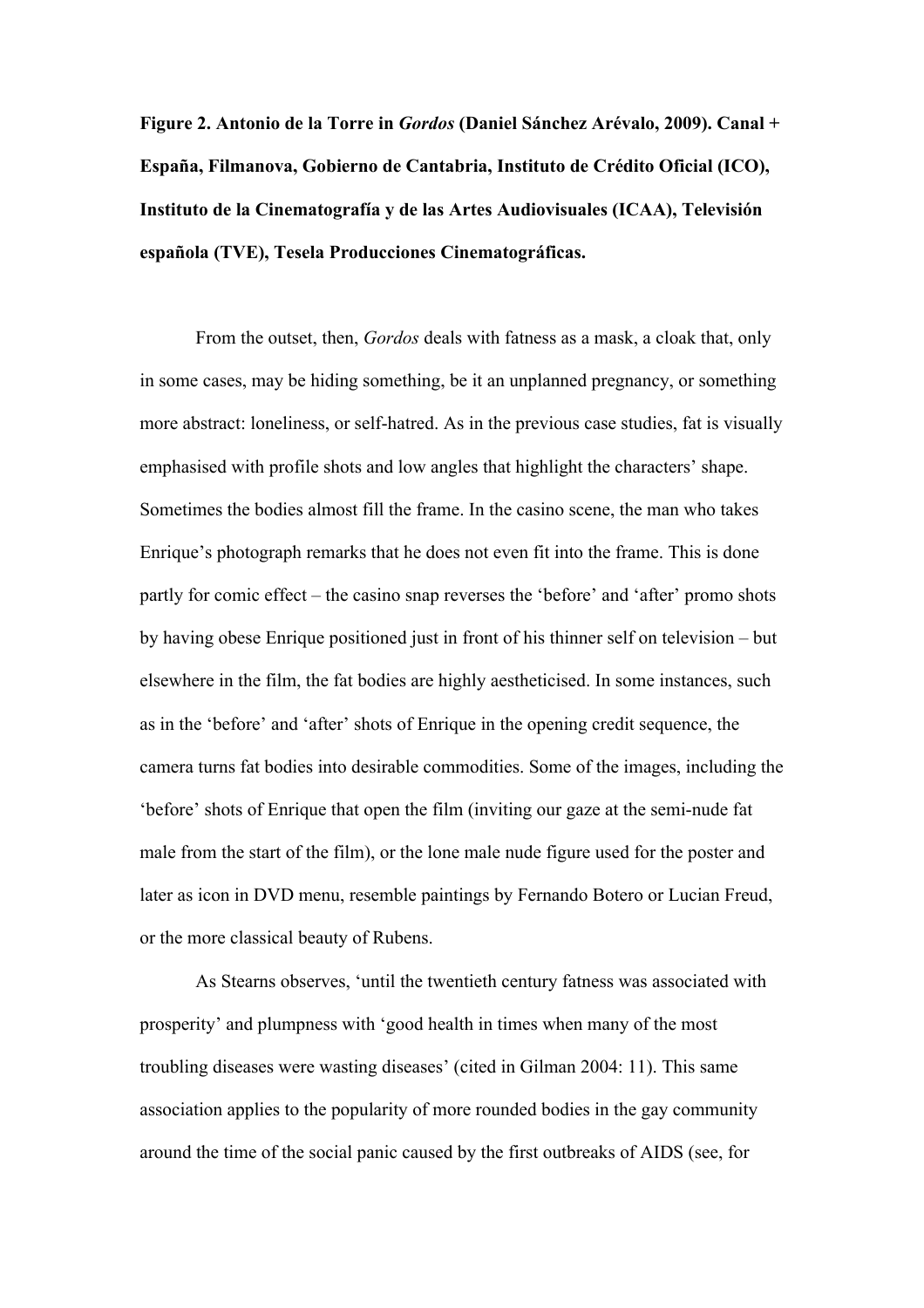example, Llamas 1995). In *Gordos*, the use of medium close-up and close-up shots of nude obese bodies throughout the film emphasises their haptic quality. The desirability of these bodies is perhaps best symbolised by the fact that a video recording of Andrés and his wife (also obese) having sex goes viral. The video had been secretly filmed and uploaded by their mischievous teenage children as a revenge for a family feud that ended with their parent's separation, but it ended up being instrumental in bringing the family back together. In watching the video online on their computers (another mirror), Andrés and his wife, separately, miss the fun that they used to have. The vision of their nude bodies engaged in sex also reignites their physical attraction for each other. Conversely, Abel's aversion towards fatness and large bodies, despite his profession, ends up breaking up his marriage, as he could not stand the vision of his pregnant and slightly rounder wife.

The performance of fat masculinities in this film, then, breaks some taboos and myths highlighted in the previous two case studies. Fatness is not solely depicted as comic or abject as in the *Torrente* saga, nor as a symbol of phallic masculinities, as in *Los lunes al sol*. The emphasis on gazing at those large bodies as reflections of our inner selves is symbolised by the important role of the mirrors and the television or computer screens throughout the film. This rare invitation to gaze at large nude male bodies, be it those on the screen or our own reflection on the mirror, as a way to investigate what may hide behind the layers of fat, could be interpreted as judgemental, and yet some characters decide to stay fat and, as discussed, fat bodies are at times presented as desirable and explicitly sexual.

Two problematic aspects about the representation of fat bodies in this film remain: the gendered representation of fatness, and the link between fatness and Enrique's troubled sexual identity. These instances can be illustrated by briefly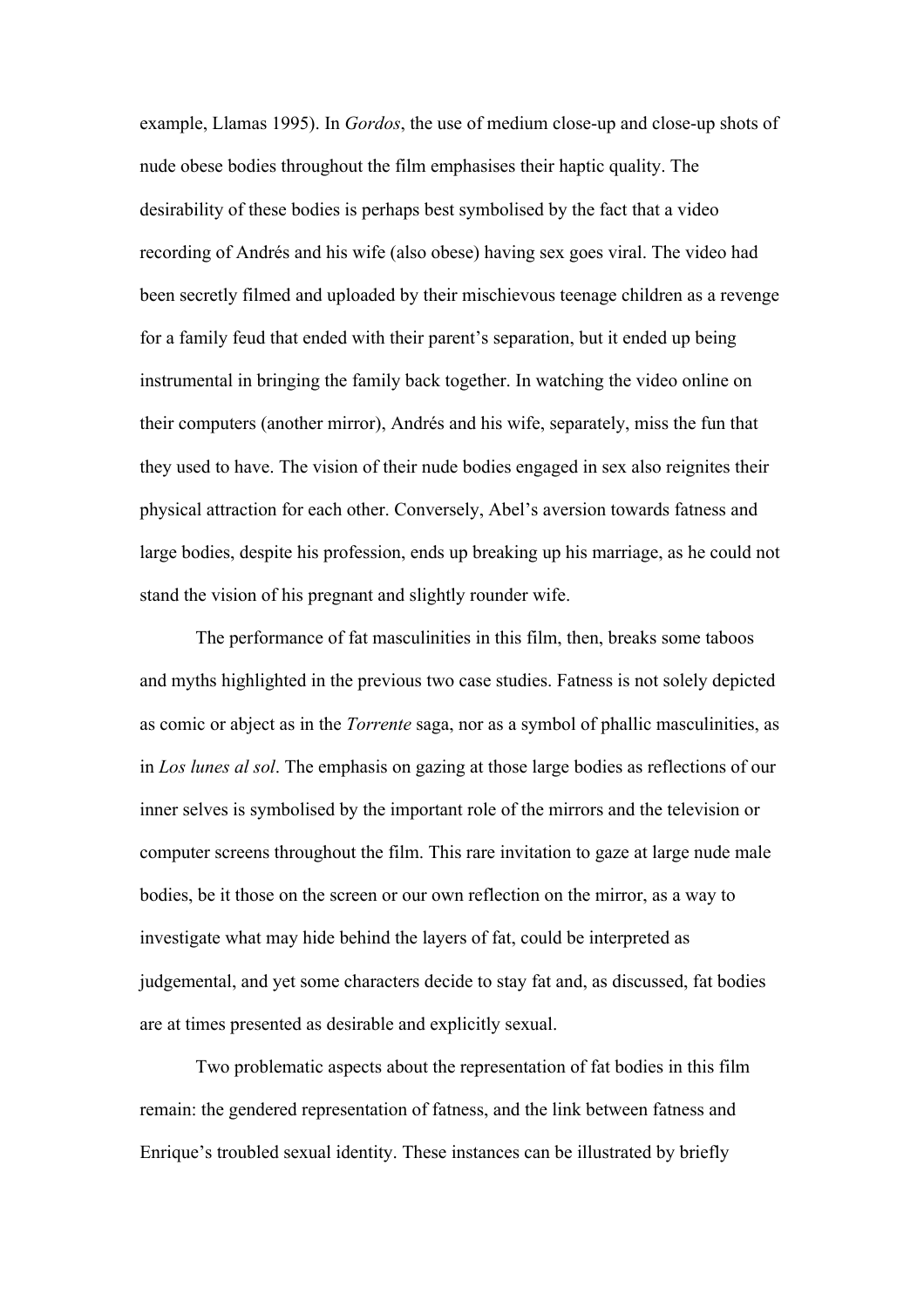returning to the opening credit sequence and also his last scene as Enrique, the 'real' person, not the television presenter. The 'before and after' shots of Enrique that open the film (part of his 'Kiloaway' presentation on TV) emphasise his fat/thin silhouettes against a plain white background. The 'before' shots seem to perpetuate the association of fatness with passivity through poses that could be described as emasculating: Enrique sits down on the floor, then on a chair with his legs spread, in two of the images almost submissively averting his eyes, in others he is shyly facing the camera with a certain look of shame in his eyes. In sharp contrast, the 'after' shots show Enrique staring directly at the camera, defiantly, in poses that emphasise his fitness and strength. In one of the shots he looks as if he were ready to punch the viewer, in the manner described by Dyer in his study of the male pin-up (1992).

### **Conclusion**

The three case studies discussed here show how changes in an actor's body shape often attract significant attention from the media, and are proactively used to promote the films. While this is by no means exclusive to male actors, fatness in males destabilises and threatens traditional and hegemonic notions of 'masculinity'. As Gilman argues, 'being obese, fatter than fat, changes what the culture represents as male' (2004: 9). My examples have shown how the Spanish press draws significant attention to the way in which an actor's weight can drastically alter our perception of that actor in negative ways: they highlight how fatness makes the actor unrecognisable, it changes their body language, makes them appear older, even shorter. Yet, despite a tendency in some of these films to use fatness in men as a means of emasculating the character and making them either a source of laughter or pity, fatness can also be used to hide something more serious (in the case of Torrente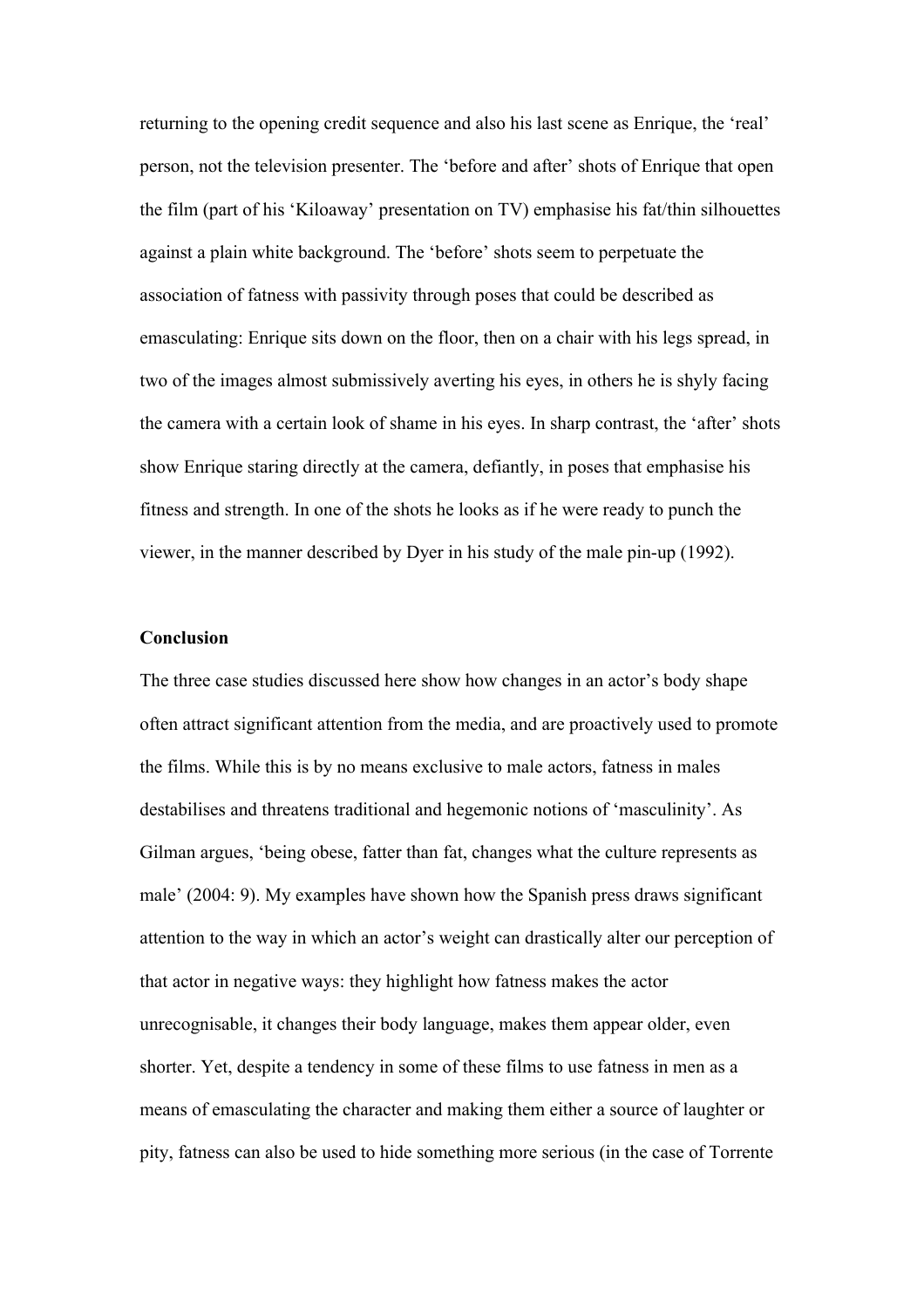and his bigoted worldview, for instance), and even to *reinforce* traditional notions of hegemonic masculinities (namely, Santa's bulk). The way in which we read fat in films can be influenced by an actor's public persona and off-screen performances of that fatness, but it can also be hugely influenced by their on-screen history. In Bardem's case, for example, his early roles as a stereotypical *macho* seem to have marked his acting style in ways that influence how his fatness is performed and perceived in *Los lunes al sol*. In the case of Santiago Segura, it works in the opposite direction: Torrente's version of farcical and excessive fat masculinity has become the actor's signature performance, affecting how we perceive the actor in other films, even when slim. Similarly, some spectators might think of Enrique's voracity in *Gordos* when watching Carlos (Antonio de la Torre) consume human flesh in *Caníbal/Cannibal* (Manuel Martín Cuenca, 2013). Benson-Allot argues that an actor's fat body shouldn't necessarily be read as abject and that, instead, it can imply 'that the body's representational contract is a social construction, just like any element of gender' (2013: 212). *Gordos* is an ideal illustration of this point, as fatness is portrayed as something transitory and changeable. Unlike race, for example, fat can be 'lost' or 'gained' and as such it is not necessarily an essential part of anyone's identity. Early in the film, a female character suggests that she might look fat, but she is not a 'fat person' (the distinction between 'estar gordo' and 'ser gordo' in Spanish makes this contrast more evident). In a film where mirrors play a crucial role, Enrique's changing shape *during* the film also works as a mirror in itself: just like his poses and attitude change noticeably in the 'before' and 'after' photographs of his 'Kiloaway' presentation, the radical ways in which his performance as thin or fat is gendered as more or less 'masculine' respectively during the film is very revealing. De la Torre's performance of fatness, then, goes hand-in-hand with his performance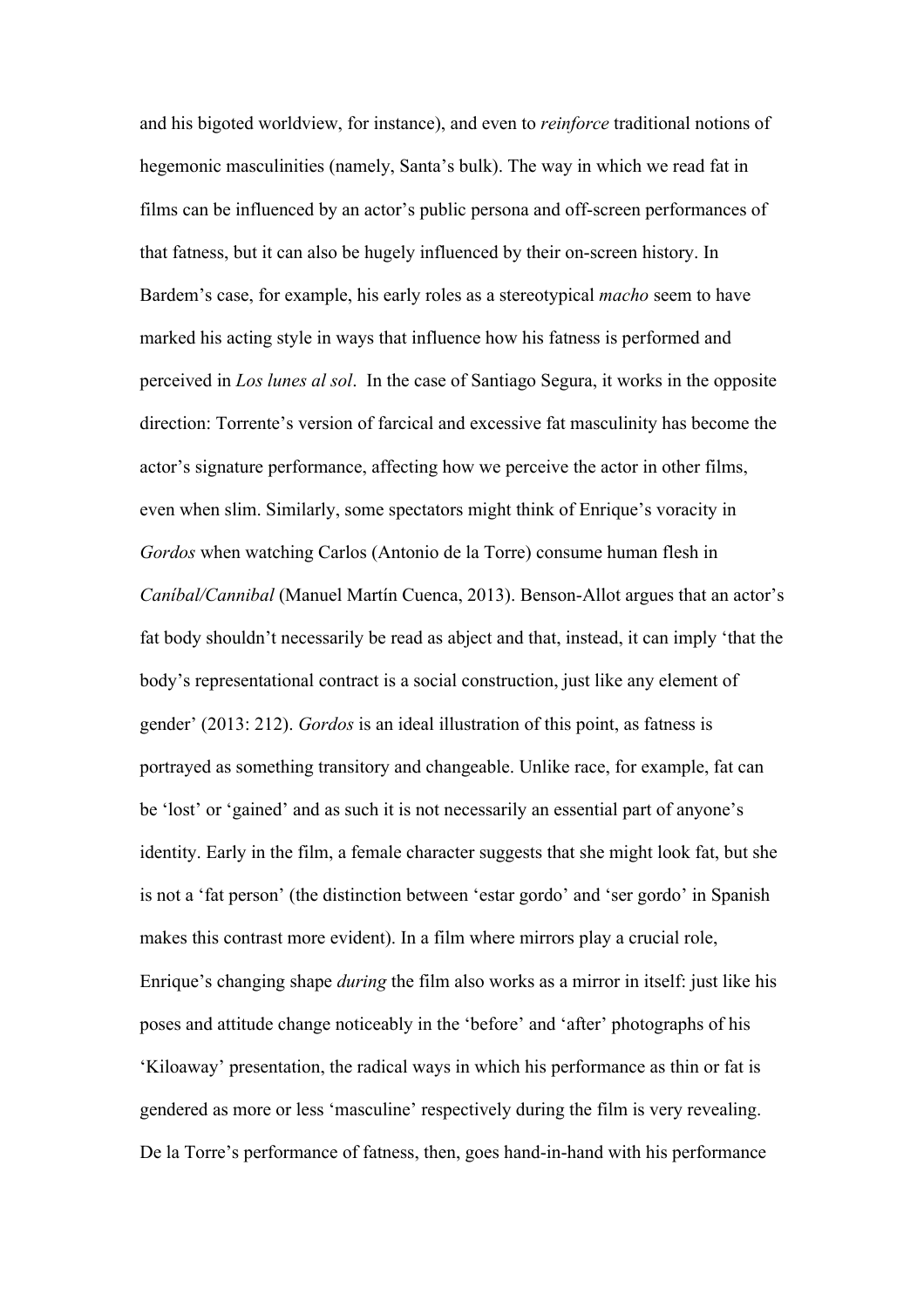of masculinities. More importantly, Enrique's interaction with his television audience, encouraging them to lose weight with the pills that he advertises, is a constant reminder both of the fakeness of that television performance (in reality he didn't stay thin, he is nowhere near as confident as he pretends to be there) and of the fact that his role elsewhere in the film is also a performance. Finally, the film's emphasis on mirrors also reminds us of the important fact that a performance relies not only on an actor, but also, as Bial has argued, on the spectator (2004: 57). The performative spell is broken with Enrique's very final line: 'el triunfo es dejar de mirarme a mí y empezar a fijarte en ti' [victory is to stop looking at me and start looking at yourself].

#### **Bibliography**

- Belategui, Óscar (2012) 'Santiago Segura: "En España no me llaman para ninguna película', 'Hoy Cinema', *ABC* (26 September). http://hoycinema.abc.es/noticias-cine/20120926/santiago-segura-espanallaman-450401.html Accessed 17 August 2014.
- Bial, Henry (ed.) (2004) *The Performance Studies Reader*, London and New York: Routledge.
- Benson-Allot, Caetlin (2013) 'The Queer Fat of Philip Seymour Hoffman', in Timothy Shary (ed.), *Millennial Masculinity. Men in Contemporary American Cinema*, Detroit, MI: Wayne University Press, 200-222.
- *Cinemanía* (n/a) (2013) 'Rumor: Santiago Segura ¿dejará de engordar para "Torrente 5"?', *Cinemanía* (16 November) http://www.cinemania.es/noticias/rumor-

santiago-segura-dejara-de-engordar-para-torrente-5/ Accessed 17 August 2014.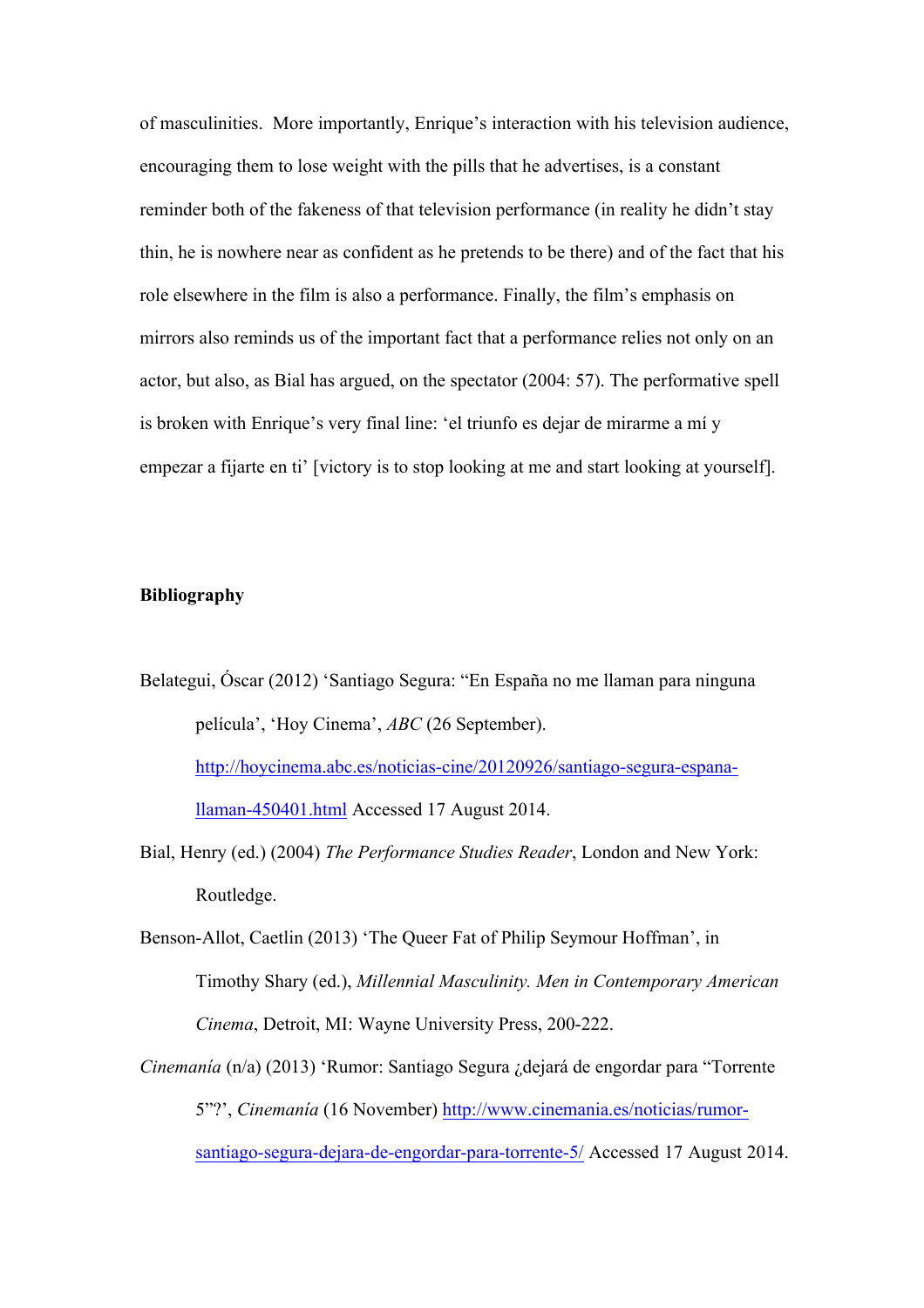Cuéllar, Manuel (2009) 'Dos actores de peso', *El País* (30 August)

http://elpais.com/diario/2009/08/30/eps/1251613611\_850215.html Accessed 17 August 2014

Diamond, Nicky (1985) 'Thin is the feminist issue', *Feminist Review*, 19, 45–64.

- Dyer, Richard (1992 [1982]) 'Don't Look Now: the Male Pin-Up', in Mandy Merck (ed.), *The Sexual Subject: a Screen Reader in Sexuality*, London and New York: Routledge, 265-76.
- EFE (2002) 'Bardem: " 'Los lunes al sol' me ha servido de terapia tras los Oscar", *El Mundo* (24 September) http://www.elmundo.es/elmundo/2002/09/23/cine/1032791072.html Accessed 17 August 2014.
- Esquirol, Meritxell and Josep Lluís Fecé (2001) 'Un freak en el parque de atracciones: Torrente, el brazo tonto de la ley', *Archivos de la filmoteca*, 39, 26-39.
- Forth, Christopher E. (2013) 'Nobody Loves a Fat Man: Masculinity and Food in Film Noir', *Men and Masculinities*, 16:4, 387-406.
- Fouz-Hernández, Santiago and Alfredo Martínez-Expósito (2007) *Live Flesh: The Male Body in Contemporary Spanish Cinema*, London and New York: I. B. Tauris.
- Fouz-Hernández, Santiago (2005) 'Javier Bardem: Body and Space', in Wendy Everett and Axel Goodbody (eds) *Revisiting Space: Space and Place in European Cinema*, Oxford: Peter Lang, 187-207.
- Gilman, Sander L. (2004) *Fat Boys: A Slim Book*, Lincoln: University of Nebraska Press.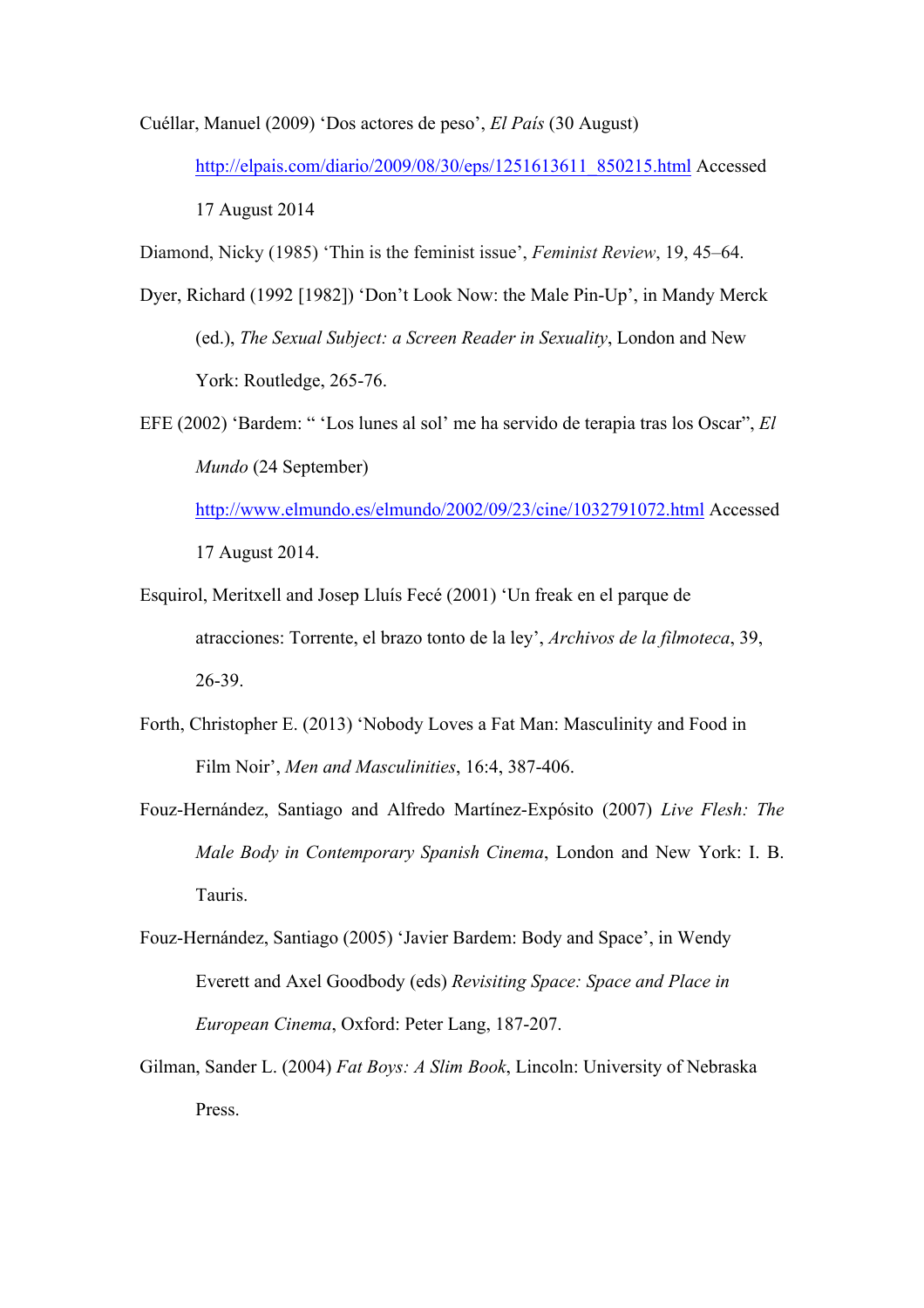González-Alegre, Mafalda (2014) 'Santiago Segura: "Cuando yo fallezca otro hará de Torrente"', Antena 3. http://www.antena3.com/se-estrena/especiales/torrente-5/santiago-segura-cuando-fallezca-otro-hara-torrente\_2014100300137.html Accessed 15 October 2014.

Harris, Sue (2013) 'Gerard Depardieu: The Ageing Star Body as a Site of Generational Crisis', conference paper, 12 June, 'Revisiting Star Studies', University of Newcastle upon Tyne.

- Hennen, Peter (2005) 'Bear Bodies, Bear Masculinity: Recuperation, Resistance, or Retreat?', *Gender and Society*, 19:1, 25-43 .
- Jeffords, Susan (1994) *Hard Bodies: Hollywood Masculinity in the Reagan Era*, New Brunswick and New Jersey: Rutgers University Press.

King, Barry (1985) 'Articulating Stardom', *Screen*, 26:5, 27-50.

- Llamas, Ricardo (1995) 'La reconstrucción del cuerpo homosexual en tiempos de Sida' in Ricardo Llamas (ed.) *Construyendo Sidentidades. Estudios desde el corazón de una pandemia*, Madrid: Siglo Veintiuno, 153-89.
- Orbach, Susie (1978) *Fat is a Feminist Issue: The Anti-Diet Guide for Permanent Weight Loss*, New York: Paddington.
- Pavlović, Tatjana (2003) *Despotic Bodies and Transgressive Bodies: Spanish Culture from Francisco Franco to Jess Franco*, Albany: State University of New York Press.
- Richardson, Niall (2010) *Transgressive Bodies. Representations in Film and Popular Culture*, Farnharm and Burlington VT: Ashgate.
- RTVE (2010) *Los lunes al sol*, 'Versión española' (2 October) http://www.rtve.es/alacarta/videos/version-espanola/version-coloquio/894308/ Accessed 17 August 2014.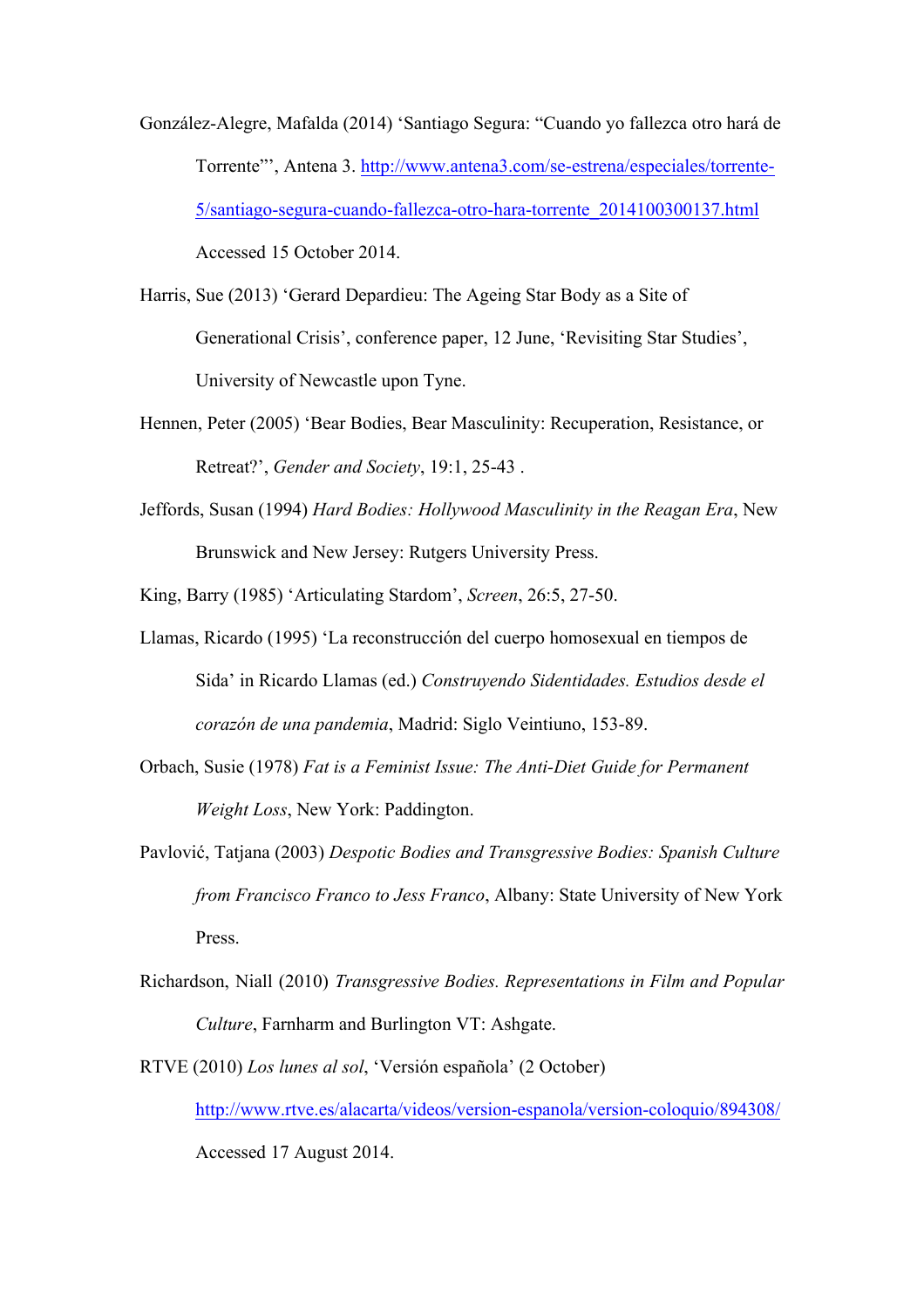RTVE (2013) 'RTVE te ofrece *Gordos*' http://www.rtve.es/television/gordospelicula/ Accessed 17 August 2014.

Triana-Toribio, Núria (2004) 'Santiago Segura: Just When You Thought Spanish Masculinities Were Getting Better…' *Hispanic Research Journal*, 15.2, 147- 156.

Whittaker, Tom (2011) *The Films of Elías Querejeta. A Producer of Landscapes*, Cardiff: University of Wales Press.

#### **Endnotes**

<sup>2</sup> In the USA the Federal Equal Opportunity Commission ruled in 1993 that severely obese should be included in the statutes that protect the disabled against discrimination (Gilman 2004: 3).

<sup>3</sup> I am referring to Benson-Allot's (2013) study of 'the queer fat' of Seymour-Hoffman, Harris' work  $\delta$ m Depardieu (12013), Bendered fan die Richards op discussion of general fact the federal Equal opportunity Commission rule in 1993 that  $\delta$  100, 2013 that in 1993 that severe should be shown in 1993 that severe shoul included in the statutes that protect the disabled against discrimination (Gilman 2004: 3).

<sup>3</sup> I am referring to Benson-Allot's (2013) study of 'the queer fat' of Seymour-Hoffman, Harris' work on Depardieu (2013), Richardson's discussion of gendered fatness in recent comedies (2010: 83-100), or Forth's study of fat men in film noir (2013). All of this work has been published since 2010. <sup>4</sup> The Bond-style credit sequence became a staple offering of the films from *Torrente 2: Misión en Marbella/Torrente 2: Mission in Marbella* (Santiago Segura, 2001) onwards, but the clearest example is perhaps *Torrente 3: El Protector/Torrente 3: The Protector* (Santiago Segura, 2005). The titles of the films are also parodies of Hollywood blockbusters featuring iconic males. *Torrente, el brazo tonto de la ley/Torrente, the Stupid Arm of the Law* (Santiago Segura, 1998) was a twist of George Cosmato's film *Cobra, The Strong Arm of the Law* (1986), starring Silvester Stallone. The title of *Torrente 4: Lethal Crisis* (Crisis Letal) (Santiago Segura, 2011) is a spoof of the *Lethal Weapon* saga starring Mel Gibson, while the 'Missions' in both *Torrente 2* and *Torrente 5: Misión Eurovegas/* 

<sup>&</sup>lt;sup>1</sup> See, for example Diamond (1985), who argues that Orbach's argument perpetuates fat as a problem and thinness as the solution.